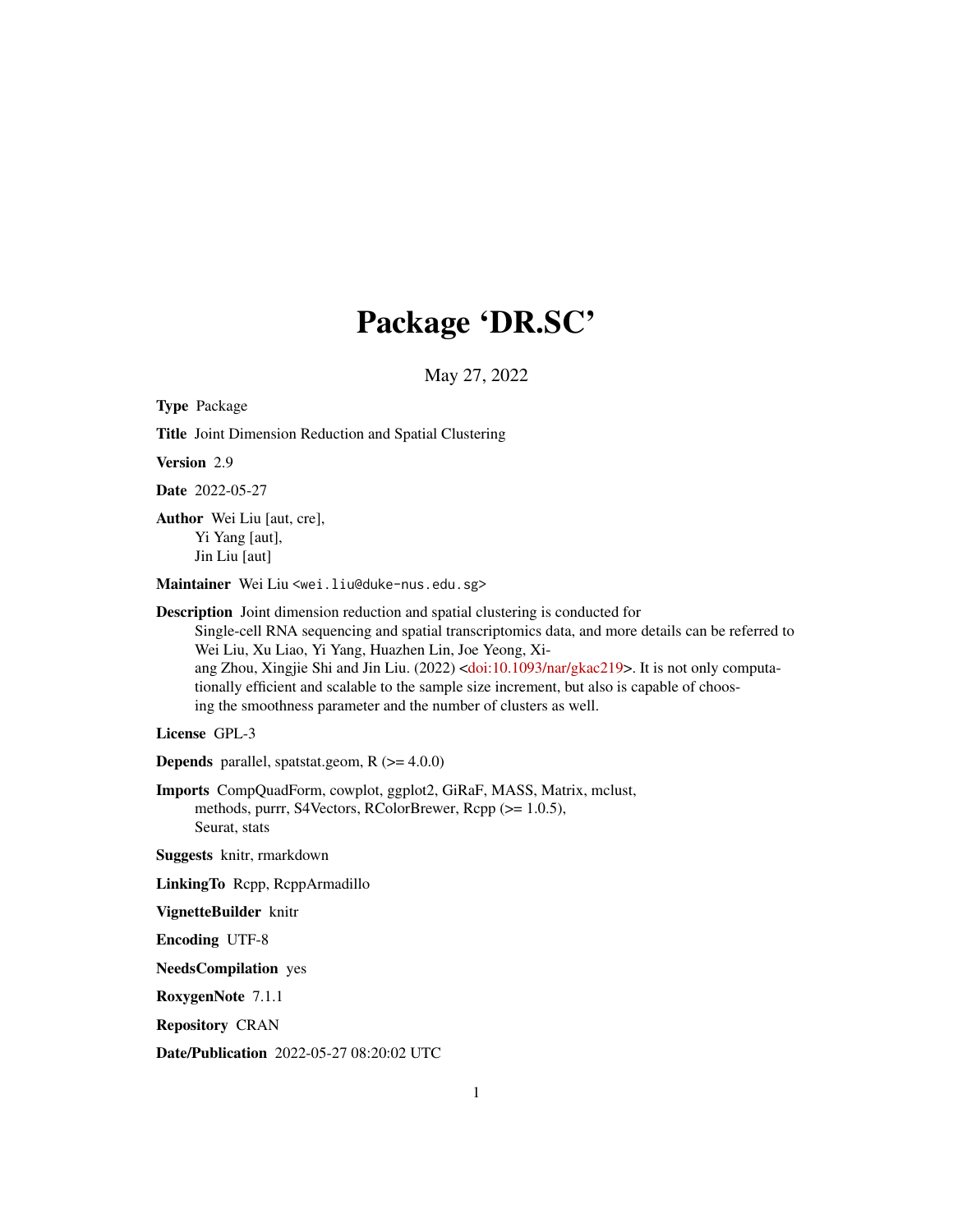# <span id="page-1-0"></span>R topics documented:

|       |                                                                                                                                                                   | - 5 |
|-------|-------------------------------------------------------------------------------------------------------------------------------------------------------------------|-----|
|       |                                                                                                                                                                   | -7  |
|       |                                                                                                                                                                   |     |
|       |                                                                                                                                                                   |     |
|       |                                                                                                                                                                   |     |
|       |                                                                                                                                                                   |     |
|       |                                                                                                                                                                   |     |
|       |                                                                                                                                                                   |     |
|       |                                                                                                                                                                   |     |
|       | read $10X$ Visium $\ldots$ $\ldots$ $\ldots$ $\ldots$ $\ldots$ $\ldots$ $\ldots$ $\ldots$ $\ldots$ $\ldots$ $\ldots$ $\ldots$ $\ldots$ $\ldots$ $\ldots$ $\vdots$ |     |
|       |                                                                                                                                                                   |     |
|       |                                                                                                                                                                   |     |
|       |                                                                                                                                                                   |     |
|       |                                                                                                                                                                   |     |
|       |                                                                                                                                                                   |     |
|       |                                                                                                                                                                   |     |
|       |                                                                                                                                                                   |     |
| Index |                                                                                                                                                                   | 24  |
|       |                                                                                                                                                                   |     |

dlpfc151510 *A human dorsolateral prefrontal cortex data*

# Description

A human dorsolateral prefrontal cortex dataset measured on the Visium platform, which invcludes 4634 spots and 500 genes, a subset of raw dataset at https://github.com/LieberInstitute/spatialLIBD.

#### Note

nothing

# Author(s)

Wei Liu

# References

None

# Examples

data("dlpfc151510")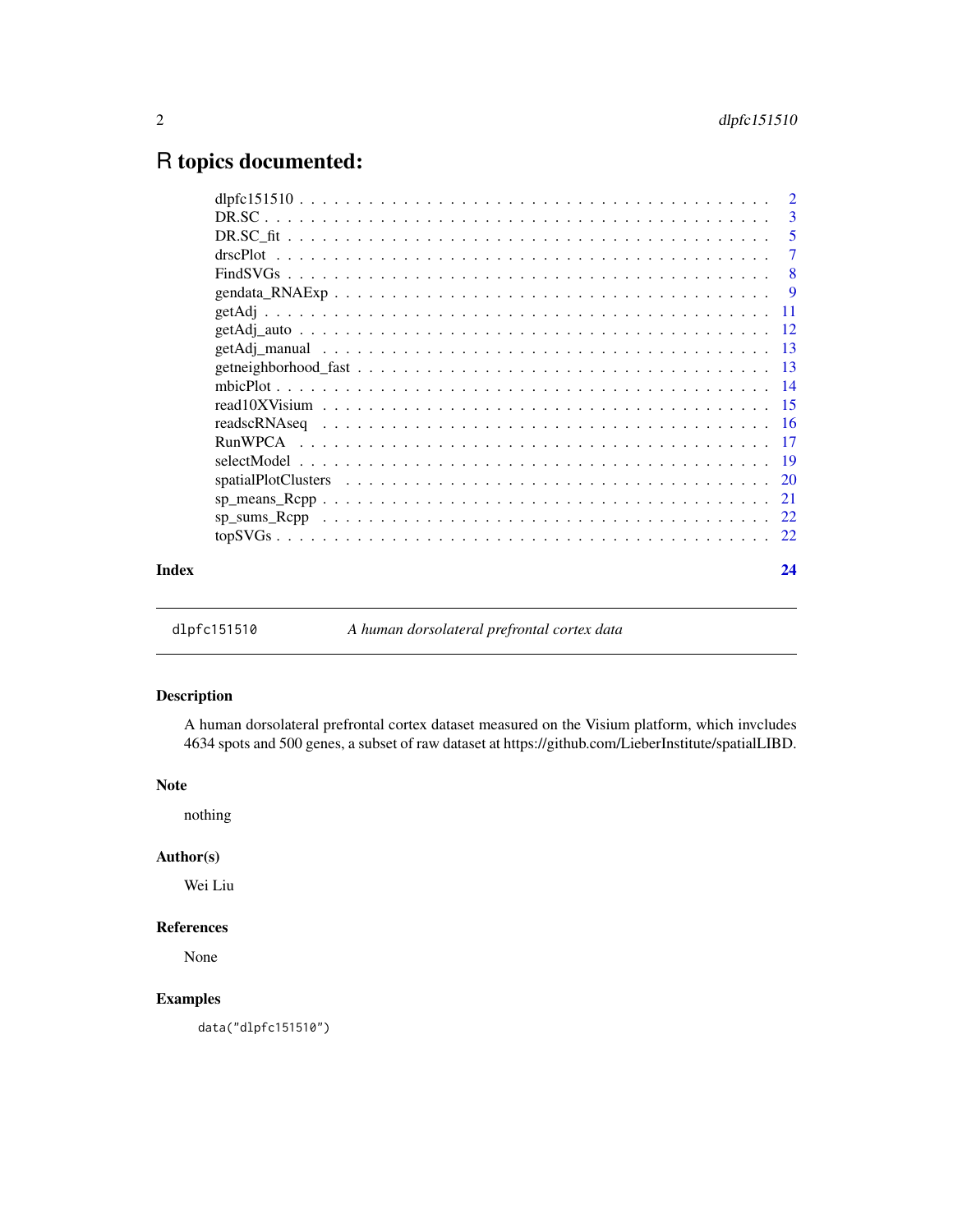<span id="page-2-1"></span><span id="page-2-0"></span>

# Description

Joint dimension reduction and spatial clustering for scRNA-seq and spatial transcriptomics data

# Usage

## S3 method for class 'Seurat' DR.SC(seu, K, q=15, platform= "Visium",...)

#### Arguments

| seu      | an object of class "Seurat". The details of this object are given under 'Details'.                                                                                                                                                                                                                                                                                                                                                                                                                                                                                                                                               |
|----------|----------------------------------------------------------------------------------------------------------------------------------------------------------------------------------------------------------------------------------------------------------------------------------------------------------------------------------------------------------------------------------------------------------------------------------------------------------------------------------------------------------------------------------------------------------------------------------------------------------------------------------|
| q        | a positive integer, specify the number of latent features to be extracted, default<br>as 15.                                                                                                                                                                                                                                                                                                                                                                                                                                                                                                                                     |
| K        | a positive integer or integer vector, specify the number of clusters. When K is<br>a vector, it is automatically selected by MBIC criteria. Users can also use BIC<br>and AIC to select K or refine model with MBIC by argument pen. const in the<br>function selectModel.                                                                                                                                                                                                                                                                                                                                                       |
| platform | a string, specify the platform of the provided data, default as "Visium". There are<br>more platforms to be chosen, including ("Visuim", "ST", "seqfish", 'merfish',<br>'slide-seqv2') and "scRNAseq", where the first group means there are spatial<br>coordinates information in the metadata of seu, named "row" and "col" and a<br>Hidden Markov random field is used to model the spatial coordinates, and the<br>last one "scRNAseq" means there is no spatial information in object seu and a<br>multinomial model is used to model the unobserved class labels. The platform<br>helps to calculate the adjacency matrix. |
|          | Other arguments to pass into DR.SC_fit function.                                                                                                                                                                                                                                                                                                                                                                                                                                                                                                                                                                                 |

#### Details

seu is an object named Seurat, thich can easily created by R package [Seurat.](#page-0-0) If the data is collected by the spatial transcriptomics technologies such as 10X Visium, ST, seqFISH, MERFISH and Slide-seq, then there are spatial coordinates information in the metadata of seu, named "row" and "col". DR-SC model uses a Hidden Markov random field to model the spatial coordinates. If the data is collected by the single cell RNA sequencing techonologies which means there is no spatial information in object seu then a multinomial model is used to model the unobserved class labels.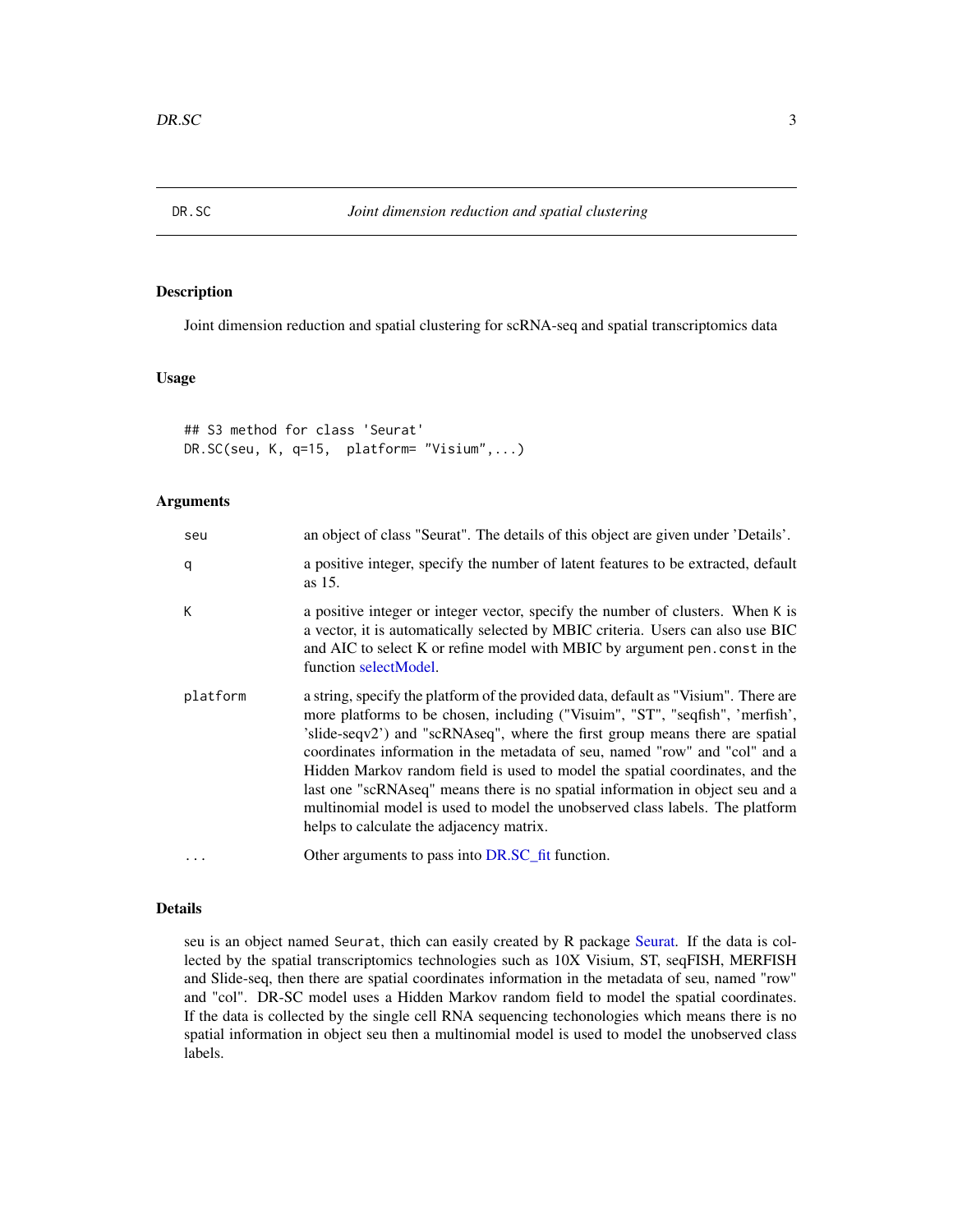#### Value

DR.SC returns a revised Seurat object. There are two revisions in the seu. 1. the metadata is added a new column named spatial.drsc.cluster that represents the clustering results from DR-SC model, and the Idents(seu) is assigned with spatial.drsc.cluster. 2. a DimReduc object named dr-sc is added in the slot reductions, which represents the features extracted by DR-SC model.

# Note

nothing

#### Author(s)

Wei Liu

#### References

Wei Liu, Xu Liao, Yi Yang, Huazhen Lin, Joe Yeong, Xiang Zhou\*, Xingjie Shi\* and Jin Liu\* (2022). Joint dimension reduction and clustering analysis of single-cell RNA-seq and spatial transcriptomics data, Nucleic Acids Research

#### See Also

None

# Examples

```
## we generate the spatial transcriptomics data with lattice neighborhood, i.e. ST platform.
seu <- gendata_RNAExp(height=10, width=10,p=50, K=4,platform="ST")
library(Seurat)
seu <- NormalizeData(seu, verbose=FALSE)
# choose 100 highly variable features
# seu <- FindVariableFeatures(seu, nfeatures = 100)
# maxIter = 2 is only used for illustration, and user can use default.
# seu1 <- DR.SC(seu, K=4, platform = 'ST', maxIter=2,verbose=FALSE)
# choose spatially variable features (SVGs)
seu <- FindSVGs(seu, nfeatures = 40, verbose=FALSE)
# use SVGs to fit DR.SC model
# maxIter = 2 is only used for illustration, and user can use default.
seu1 <- DR.SC(seu, K=4,platform = 'ST', maxIter=2, verbose=TRUE)
```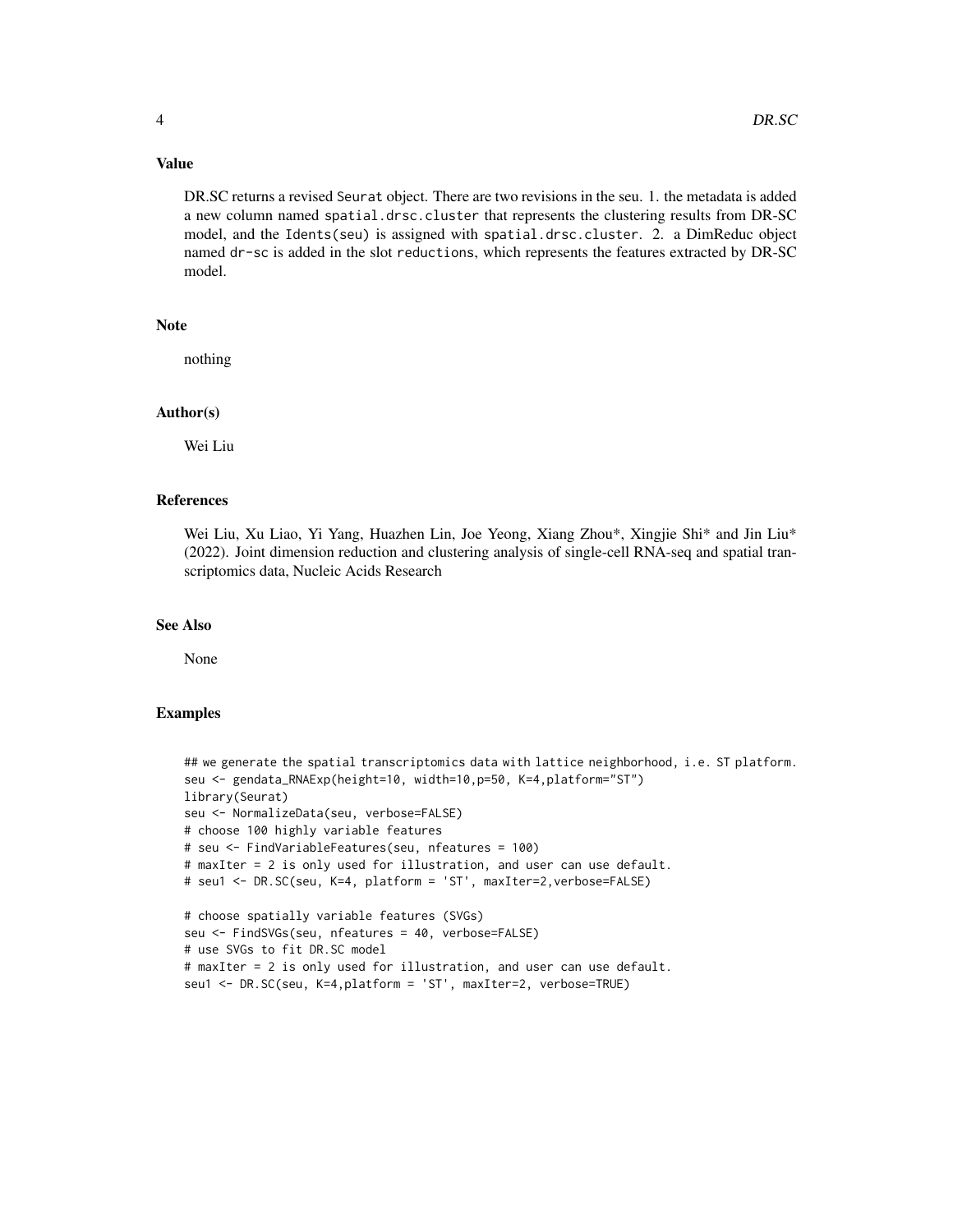<span id="page-4-1"></span><span id="page-4-0"></span>

# Description

Joint dimension reduction and spatial clustering for scRNA-seq and spatial transcriptomics data

#### Usage

```
DR.SC_fit(X, K, Adj_sp=NULL, q=15,
           error.heter= TRUE, beta_grid=seq(0.5, 5, by=0.5),
           maxIter=25, epsLogLik=1e-5, verbose=FALSE, maxIter_ICM=6,
           wpca.int=FALSE, coreNum = 5)
```
# Arguments

| X           | a sparse matrix with class dgCMatrix or matrix, specify the log-normalization<br>gene expression matrix used for DR-SC model.                                                                              |
|-------------|------------------------------------------------------------------------------------------------------------------------------------------------------------------------------------------------------------|
| К           | a positive integer allowing scalar or vector, specify the number of clusters in<br>model fitting.                                                                                                          |
| $Adj_sp$    | an optional sparse matrix with class dgCMatrix, specify the adjoint matrix used<br>for DR-SC model. We provide this interface for those users who would like to<br>define the adjoint matrix by their own. |
| q           | a positive integer, specify the number of latent features to be extracted, default<br>as 15.                                                                                                               |
| error.heter | an optional logical value, whether use the heterogenous error for DR-SC model,<br>default as TRUE. If error. heter=FALSE, then the homogenuous error is used for<br>probabilistic PCA model in DR-SC.      |
| beta_grid   | an optional vector of positive value, the candidate set of the smoothing parameter<br>to be searched by the grid-search optimization approach.                                                             |
| maxIter     | an optional positive value, represents the maximum iterations of EM.                                                                                                                                       |
| epsLogLik   | an optional positive vlaue, tolerance vlaue of relative variation rate of the ob-<br>served pseudo log-loglikelihood value, defualt as '1e-5'.                                                             |
| verbose     | an optional logical value, whether output the information of the ICM-EM algo-<br>rithm.                                                                                                                    |
| maxIter_ICM | an optional positive value, represents the maximum iterations of ICM.                                                                                                                                      |
| wpca.int    | an optional logical value, means whether use the weighted PCA to obtain the<br>initial values of loadings and other paramters, default as FALSE which means the<br>ordinary PCA is used.                   |
| coreNum     | an optional positive integer, means the number of thread used in parallel com-<br>putating, default as 5. If the length of K is one, then coreNum will be set as 1<br>automatically.                       |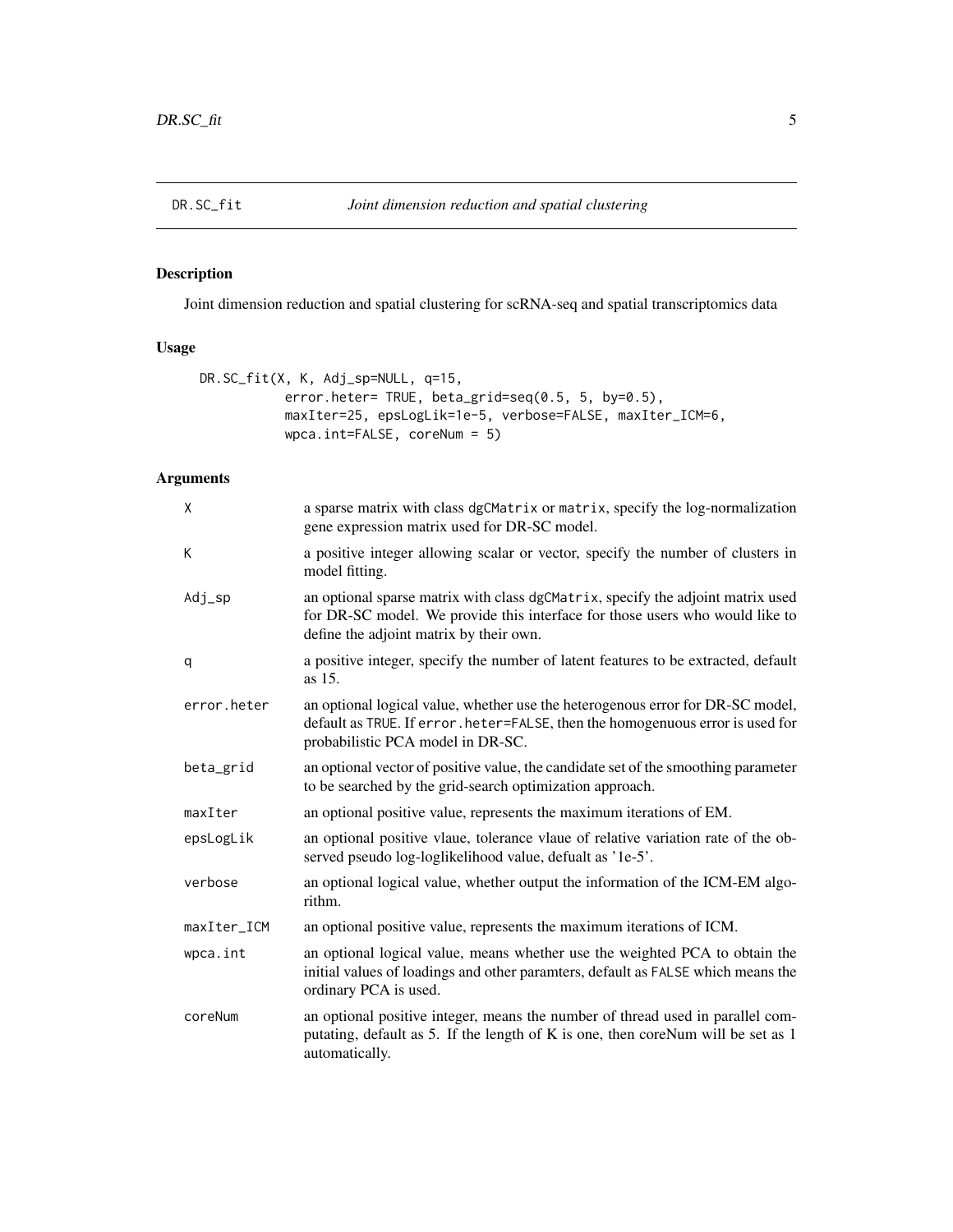# <span id="page-5-0"></span>Details

Nothing

# Value

DR.SC\_fit returns a [list](#page-0-0) with class "drscObject" with the following three components:

| Objdrsc                                                                          | a list including the model fitting results, in which the number of elements is<br>same as the length of K. |  |
|----------------------------------------------------------------------------------|------------------------------------------------------------------------------------------------------------|--|
| out_param                                                                        | a numeric matrix used for model selection in MBIC.                                                         |  |
| K_set                                                                            | a scalar or vector equal to input argument K.                                                              |  |
| In addition, each element of "Objdrsc" is a list with the following comoponents: |                                                                                                            |  |
| cluster                                                                          | inferred class labels                                                                                      |  |
| hZ                                                                               | extracted latent features.                                                                                 |  |
| beta                                                                             | estimated smoothing parameter                                                                              |  |
| Mu                                                                               | mean vectors of mixtures components.                                                                       |  |
| Sigma                                                                            | covariance matrix of mixtures components.                                                                  |  |
| W                                                                                | estimated loading matrix                                                                                   |  |
| $Lam_{vec}$                                                                      | estimated variance of errors in probabilistic PCA model                                                    |  |
| loglik                                                                           | pseudo observed log-likelihood.                                                                            |  |

#### Note

nothing

# Author(s)

Wei Liu

# References

Wei Liu, Xu Liao, Yi Yang, Huazhen Lin, Joe Yeong, Xiang Zhou\*, Xingjie Shi\* and Jin Liu\* (2022). Joint dimension reduction and clustering analysis of single-cell RNA-seq and spatial transcriptomics data, Nucleic Acids Research

# See Also

None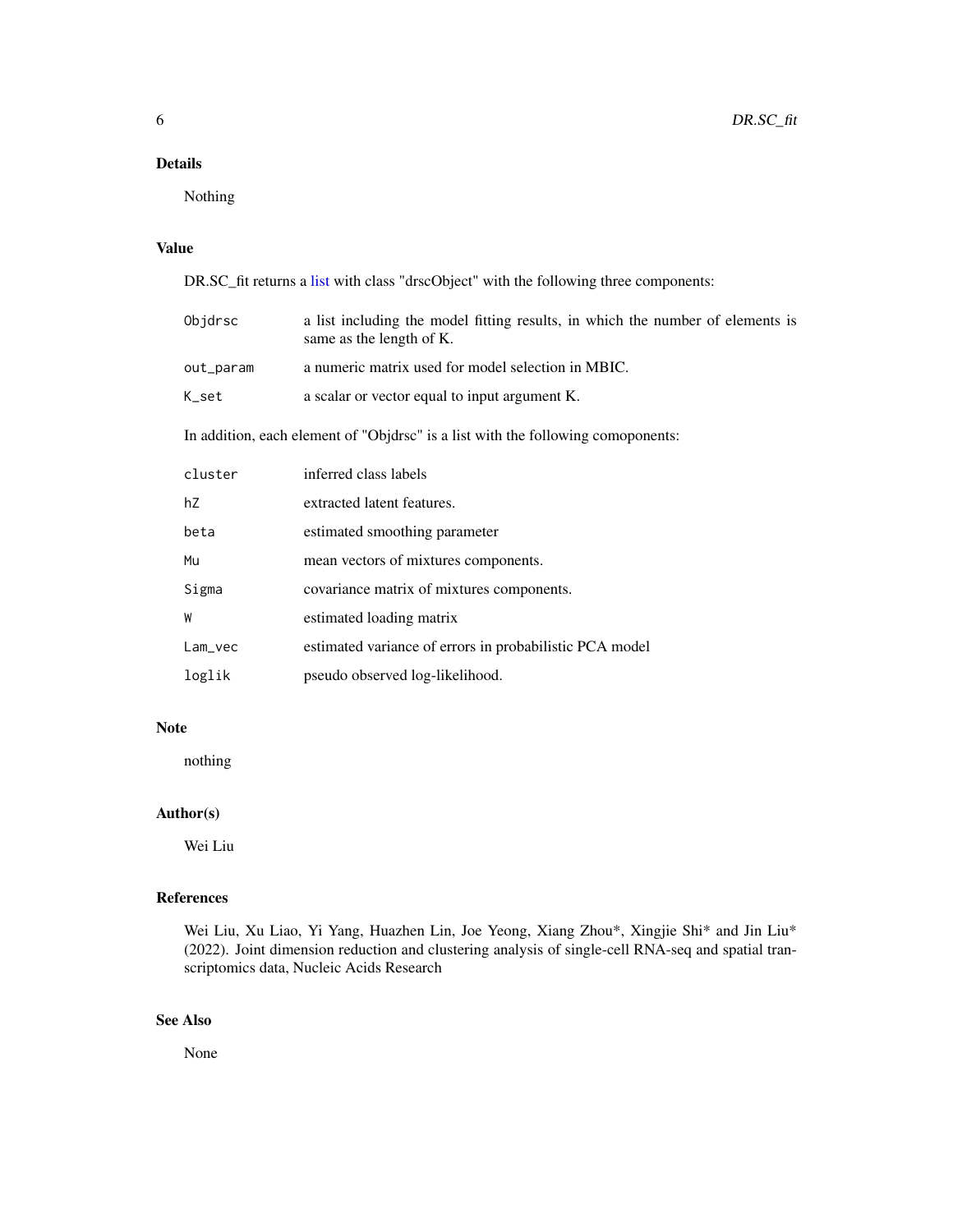#### <span id="page-6-0"></span>drscPlot 7

#### Examples

```
## we generate the spatial transcriptomics data with lattice neighborhood, i.e. ST platform.
seu <- gendata_RNAExp(height=10, width=10,p=50, K=4)
library(Seurat)
seu <- NormalizeData(seu, verbose=FALSE)
# choose 40 highly variable features using FindVariableFeatures in Seurat
# seu <- FindVariableFeatures(seu, nfeatures = 40)
# or choose 40 spatailly variable features using FindSVGs in DR.SC
seu <- FindSVGs(seu, nfeatures = 40, verbose=FALSE)
# users define the adjacency matrix
Adj_sp <- getAdj(seu, platform = 'ST')
var.features <- seu@assays$RNA@var.features
X <- Matrix::t(seu[["RNA"]]@data[var.features,])
# maxIter = 2 is only used for illustration, and user can use default.
drscList <- DR.SC_fit(X,Adj_sp=Adj_sp, K=4, maxIter=2, verbose=TRUE)
```
drscPlot *tNSE or UMAP plot visualization*

#### Description

Intuitive way of visualizing how cell types changes across the spatial locations.

#### Usage

```
drscPlot(seu, dims=1:5, visu.method='tSNE',...)
```
#### Arguments

| seu         | an object of class "Seurat" obtained by DR.SC.                                 |
|-------------|--------------------------------------------------------------------------------|
| dims        | a positive integer to specify the number of latent features for visualization. |
| visu.method | a string including 'tSNE' or "UMAP".                                           |
| $\cdots$    | Other arguments passing to DimPlot function.                                   |

#### Details

Nothing

# Value

return a ggplot2 object.

#### Note

nothing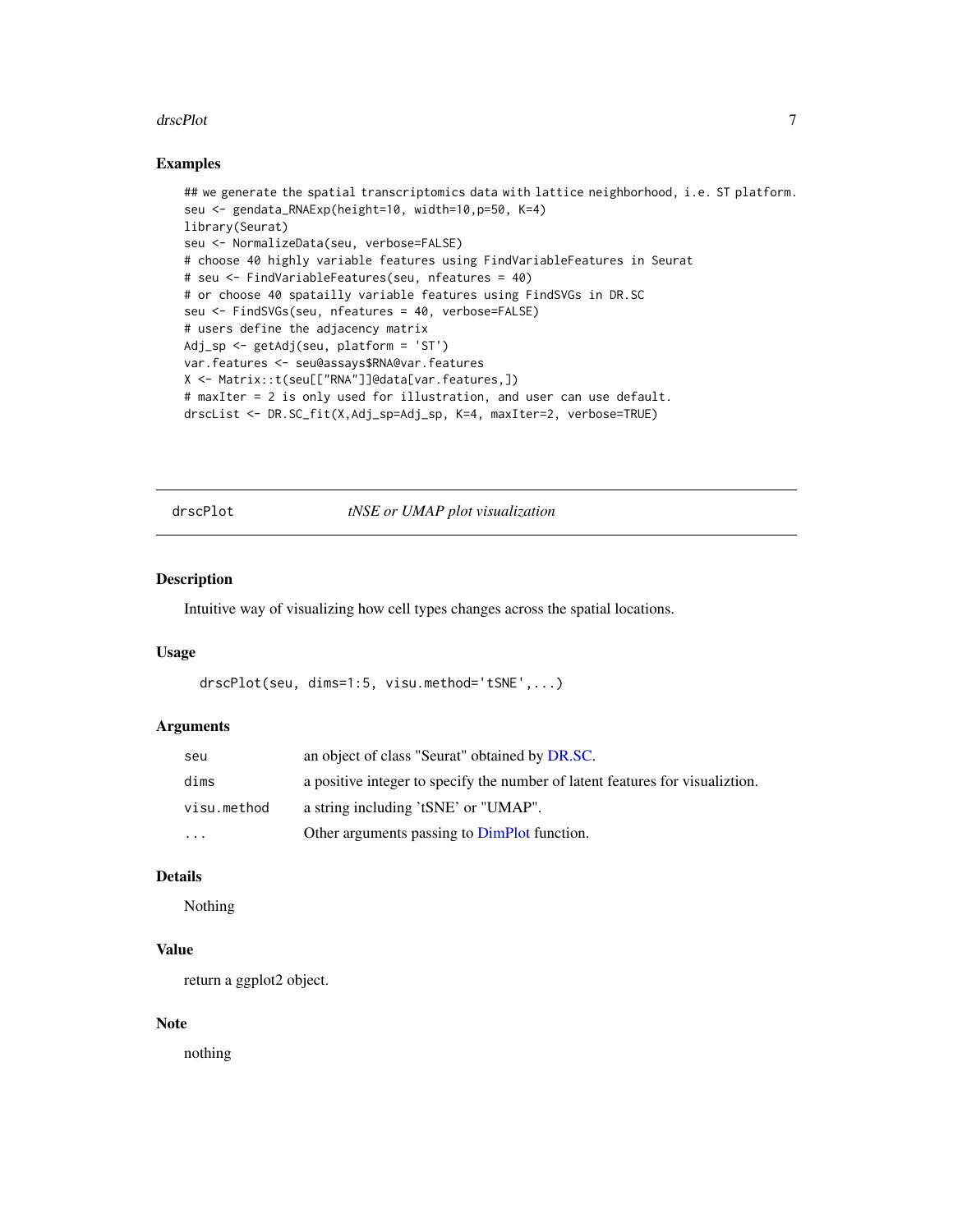#### Author(s)

Wei Liu

#### References

None

# See Also

None

# Examples

```
## we generate the spatial transcriptomics data with lattice neighborhood, i.e. ST platform.
seu <- gendata_RNAExp(height=10, width=10,p=50, K=4)
library(Seurat)
seu <- NormalizeData(seu)
# choose spatially variable features
seu <- FindSVGs(seu)
# use SVGs to fit DR.SC model
# maxIter = 2 is only used for illustration, and user can use default.
```

```
seu1 <- DR.SC(seu, K=4,platform = 'ST', maxIter = 2,verbose=FALSE)
drscPlot(seu1)
```
<span id="page-7-1"></span>

|  | FindSVGs |  |
|--|----------|--|

Find spatially variable genes

# Description

Identifies features that have spatially variation along spots.

# Usage

```
FindSVGs(seu, nfeatures=2000, covariates=NULL, num_core=1, verbose=TRUE)
```
# Arguments

| seu        | an object of class "Seurat".                                                                                                                                |
|------------|-------------------------------------------------------------------------------------------------------------------------------------------------------------|
| nfeatures  | a positive integer, means how many spatially variable genes to be chosen. If<br>there are less than 2000 features in seu, then all features are identified. |
| covariates | a covariate matrix named control variable matrix whose number of rows is equal<br>to the number of columns of seu.                                          |
| num_core   | an optional positive integer, specify the cores used for identifying the SVGs in<br>parallel.                                                               |
| verbose    | an optional logical value, whether output the related information.                                                                                          |

<span id="page-7-0"></span>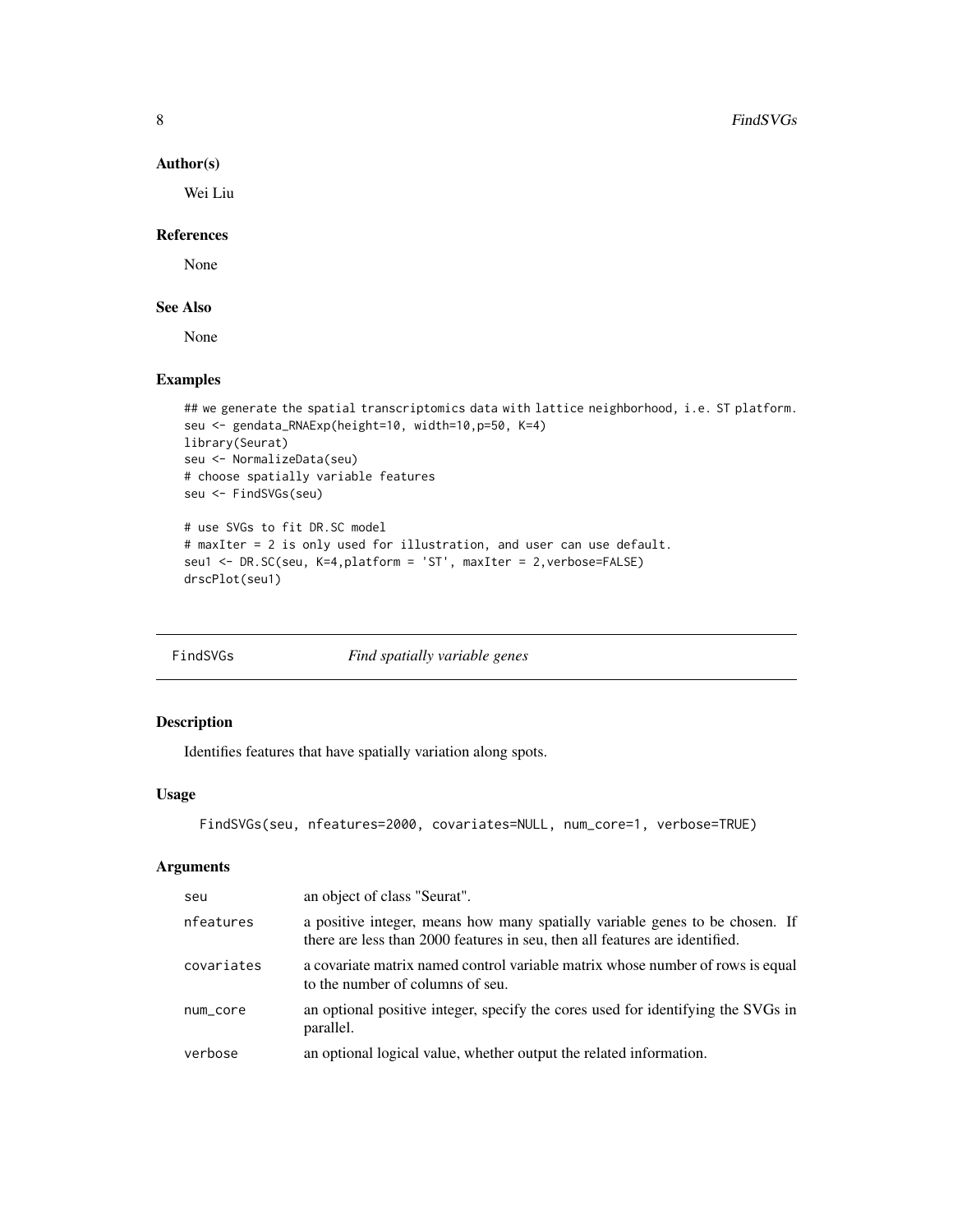# <span id="page-8-0"></span>gendata\_RNAExp 9

#### Details

Nothing

# Value

return a revised Seurat object by adding three columns named "is.SVGs", "order.SVGs" and "adjusted.pval.SVGs" in the meta.features of default Assay.

#### Note

nothing

# References

Zhu, J., Sun, S., Zhou, X.: Spark-x: non-parametric modeling enables scalable and robust detection of spatialexpression patterns for large spatial transcriptomic studies. Genome Biology 22(1), 1–25 (2021)

# See Also

[topSVGs](#page-21-1)

#### Examples

seu <- gendata\_RNAExp(height=20, width=20,p=200, K=4)

seu <- FindSVGs(seu, nfeatures=100) topSVGs(seu)

gendata\_RNAExp *Generate simulated data*

#### Description

Generate simulated spatial transcriptomics data or scRNAseq data.

# Usage

```
gendata_RNAExp(height=30, width=30, platform="ST", p =100, q=10, K=7,
                         G=4,sigma2=1, tau=8, seed=1, view=FALSE)
```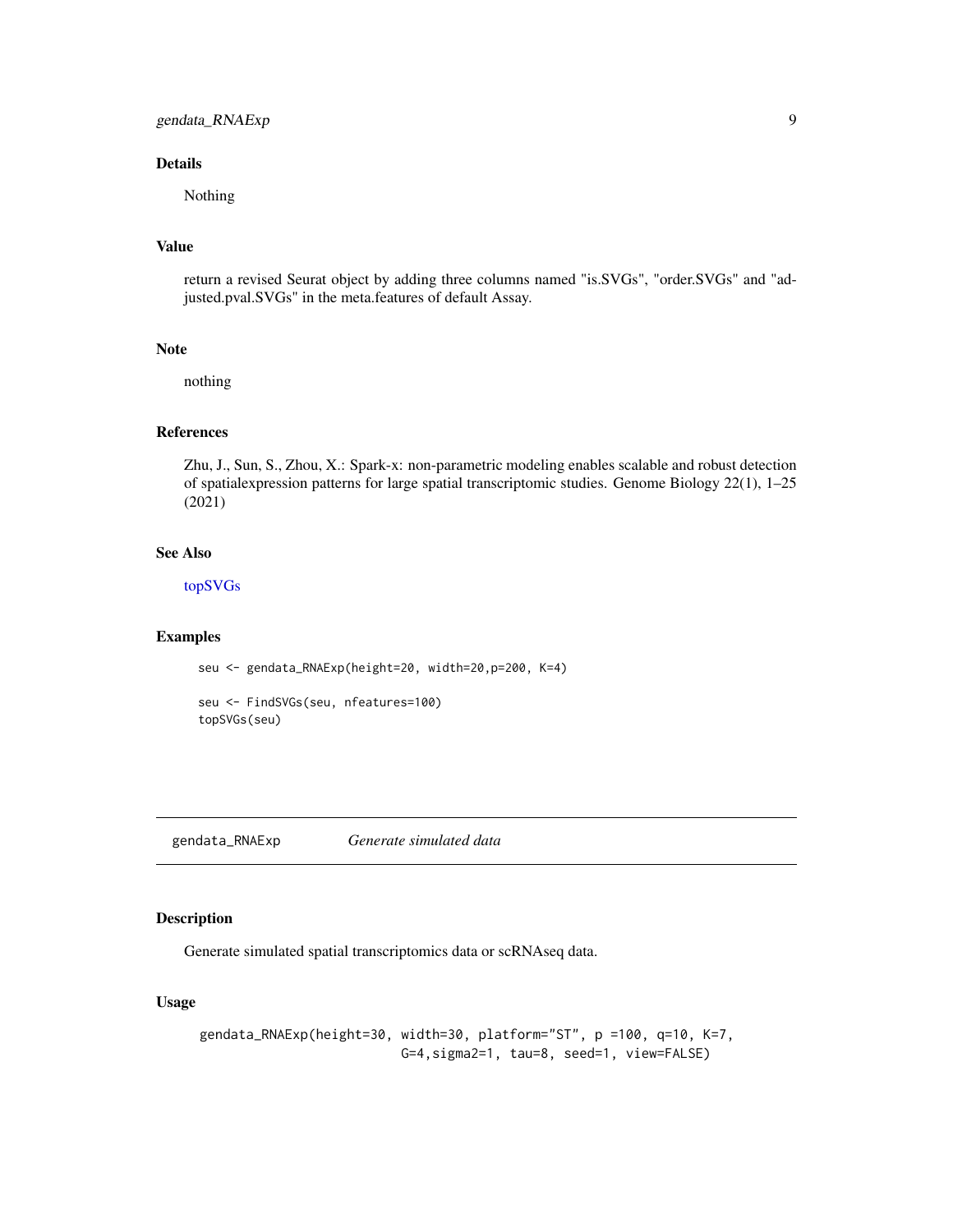# Arguments

| height, width | Height and width of lattice grids for generating spatial coordinates. n=height *<br>width cells for scRNAseq data                                                                           |
|---------------|---------------------------------------------------------------------------------------------------------------------------------------------------------------------------------------------|
| platform      | set the platform for the simulated data, only support 'ST' and 'scRNAseq'.                                                                                                                  |
| p             | number of genes to generate.                                                                                                                                                                |
| q             | number of true latent features to generate gene expression                                                                                                                                  |
| К             | number of clusters (cell types).                                                                                                                                                            |
| seed          | random seed for generate data                                                                                                                                                               |
| G             | the number of neighbors. The latter must be one of $G = 4$ or $G = 8$ , which<br>respectively correspond to a first order and a second order dependency structure.<br>By default, $G = 4$ . |
| sigma2        | Variance of error term in probabilitic PCA model.                                                                                                                                           |
| tau           | a positive factor of mixture mean values.                                                                                                                                                   |
| view          | Logical value indicating whether the draw should be printed. Do not display the<br>optional borders.                                                                                        |
|               |                                                                                                                                                                                             |

# Details

Nothing

# Value

return a "Seurat" object. If platform="ST", then the metadata of this Seurat object will include two columns with names "row" and "col" which are the spatial coordinates; If platform="scRNAseq", then the metadata of this Seurat object will not have them.

#### Note

nothing

# Author(s)

Wei Liu

#### References

None

# See Also

None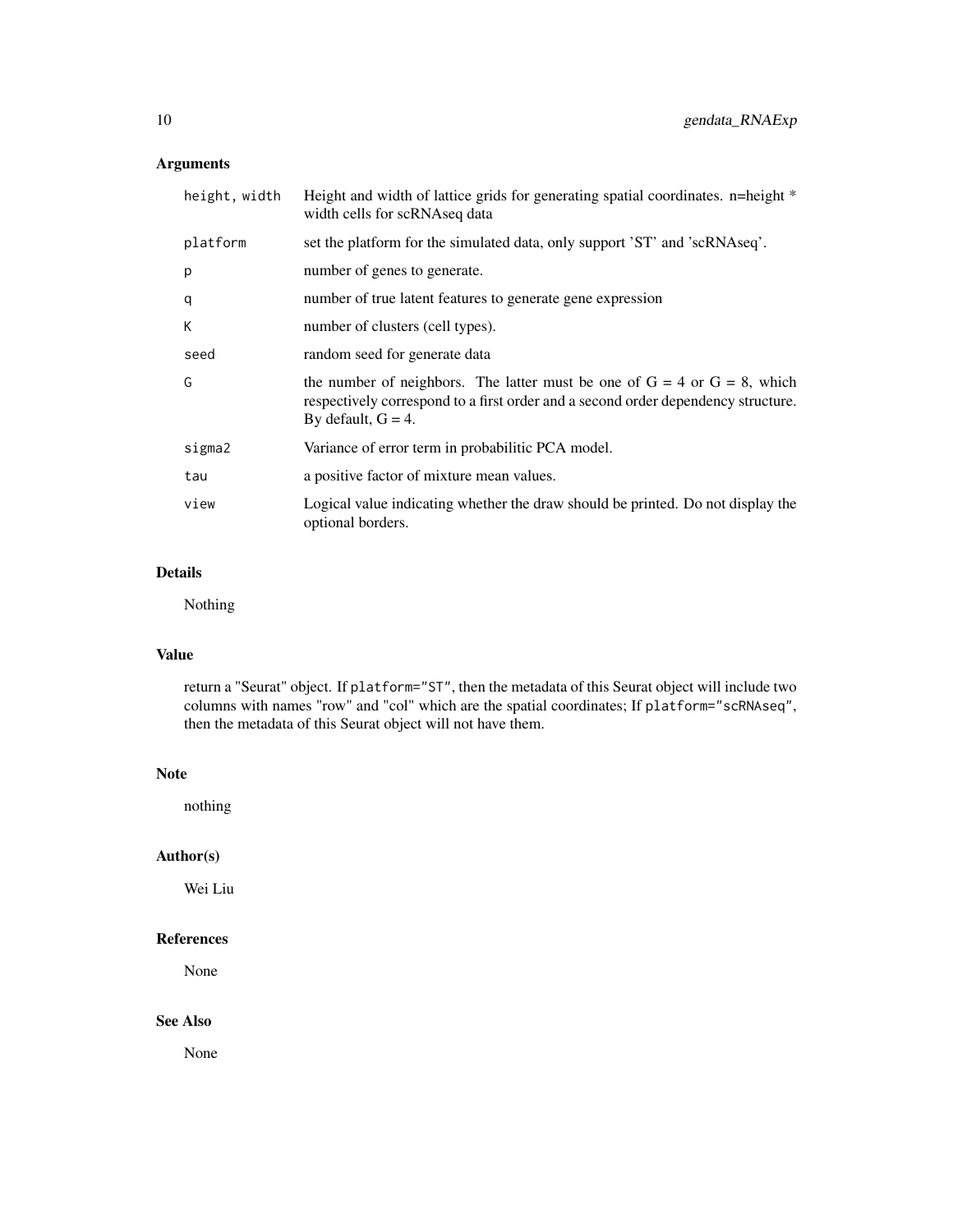#### <span id="page-10-0"></span>getAdj  $\frac{11}{11}$

# Examples

```
## we generate the spatial transcriptomics data with lattice neighborhood, i.e. ST platform.
seu <- gendata_RNAExp(height=20, width=20,p=200, K=4)
seu
## generate scRNAseq data
seu <- gendata_RNAExp(height=20, width=20, platform="scRNAseq", p=100, K=4)
seu
```
<span id="page-10-1"></span>

getAdj *Calculate the adjacency matrix given the spatial coordinates*

#### Description

Calculate the adjacency matrix for the spatial transcriptomics data measured on 10X Visium or other platforms as a Seurat object.

#### Usage

```
getAdj(obj, platform ='Visium')
  ## getAdj(obj, platform = c('Visium', 'ST', "seqfish",
  ## 'merfish', 'slide-seqv2', 'seqscope'))
  ## S3 method for class 'Seurat'
getAdj(obj,platform ='Visium')
```
#### Arguments

| obj      | an object with class "Seurat", there are spatial coordinates information in the                                                                              |
|----------|--------------------------------------------------------------------------------------------------------------------------------------------------------------|
|          | metadata of obj, named "row" and "col", where first column is x-axis coordi-                                                                                 |
|          | nate, the second column is y-axis coordinate. getAdj_manual and getAdj_auto                                                                                  |
|          | supports multi-dimensional spatial coordinates with a matrix as input.                                                                                       |
| platform | a string, specify the platform of the provided data, default as "Visium". There<br>are many platforms to be supported, including ("Visuim", "ST", "SeqFISH", |
|          | 'merFISH', 'slide-seqv2', 'seqscope', "HDST"), which means there are spatial                                                                                 |
|          | coordinates information in the metadata of seu, named "row" and "col". The                                                                                   |
|          | platform helps to calculate the adjacency matrix by defining the neighborhoods.                                                                              |

#### Details

For lattice grids, i.e., two-dimensional coordinates, the interior spot has four neighbors (left, right, up and down),the boundary spot has three neighbors, and the spot in the corner has two neighbors. For hexagon grids, such as spatial coordinate in 10X Visium platform, the interior spot has six neighbors. More flexible definition can be used if there are some additional information. And then use [getAdj\\_manual](#page-12-1) function to evalute the adjacency matrix as a input for [DR.SC\\_fit](#page-4-1) to run DR-SC model.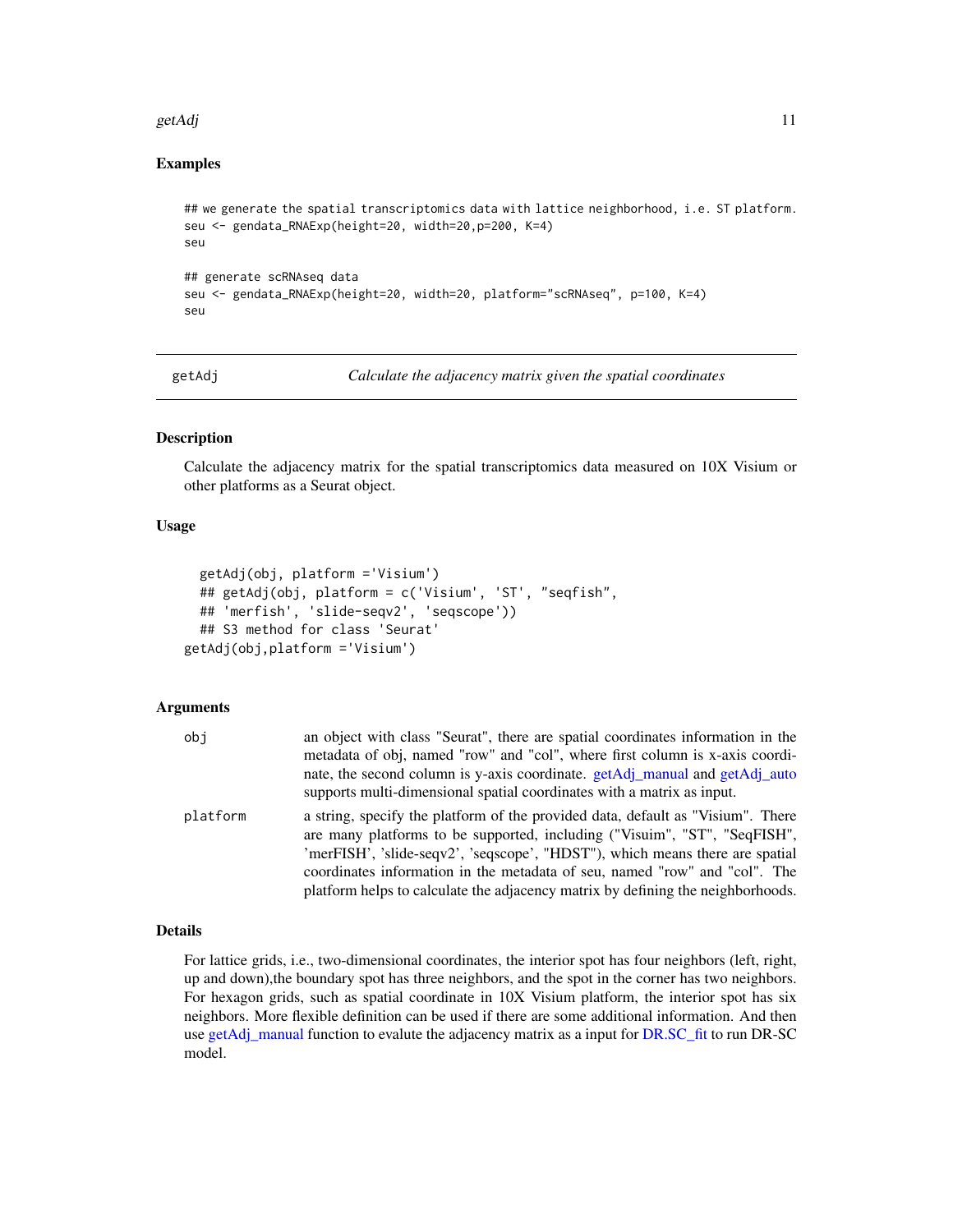<span id="page-11-0"></span>Return a dgCMatrix object recording the information of neighborhoods about each spot.

#### Note

nothing

#### Author(s)

Wei Liu

#### References

None

#### See Also

[getAdj\\_auto,](#page-11-1) [getAdj\\_manual.](#page-12-1)

# Examples

```
## S3 method for class "Seurat"
seu <- gendata_RNAExp(height=20, width=20,p=200, K=4)
Adj_sp <- getAdj(seu, platform = 'ST')
```
<span id="page-11-1"></span>

```
getAdj_auto Calculate adjacency matrix by automatically choosing radius
```
#### Description

an efficient function to find the radius by bi-section method then find neighborhoods based on the matrix of position, which ensures that each spot has about lower.med~upper.med neighborhoods in the sense of median.

#### Usage

```
getAdj_auto(pos, lower.med=4, upper.med=6, radius.upper= 100)
```
#### Arguments

| pos          | a n-by-2 matrix of position.                                               |
|--------------|----------------------------------------------------------------------------|
| lower.med    | an integer, the lower bound of median number of neighbors among all spots. |
| upper.med    | an integer, the upper bound of median number of neighbors among all spots. |
| radius.upper | a real, the upper bound of radius.                                         |

# Value

A sparse adjacency matrix containing the neighbourhood.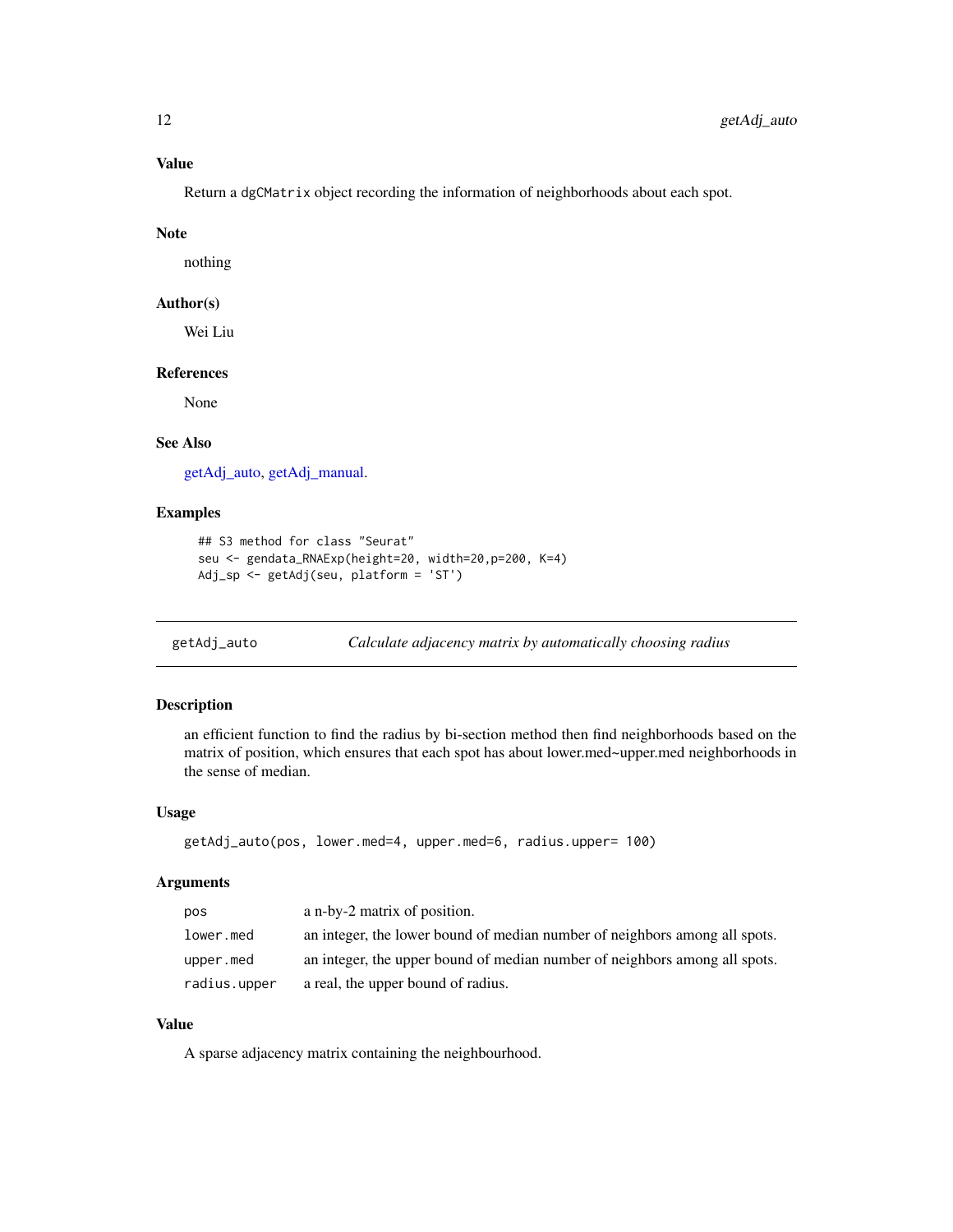# <span id="page-12-0"></span>getAdj\_manual 13

# See Also

[getAdj,](#page-10-1) [getAdj\\_manual.](#page-12-1)

<span id="page-12-1"></span>getAdj\_manual *Calculate adjacency matrix by user-specified radius*

# Description

an efficient function to find the neighborhood based on the matrix of position and a pre-defined radius.

#### Usage

getAdj\_manual(pos, radius)

#### Arguments

| pos    | is a n-by-d matrix of position, where n is the number of spots, and d is the<br>dimension of coordinates.                                                                                                                            |
|--------|--------------------------------------------------------------------------------------------------------------------------------------------------------------------------------------------------------------------------------------|
| radius | is a threashold of Euclidean distance to decide whether a spot is an neighborhood<br>of another spot. For example, if the Euclidean distance between spot A and B is<br>less than radius, then A is taken as the neighbourhood of B. |

# Value

A sparse matrix containing the neighbourhood

#### See Also

[getAdj\\_auto,](#page-11-1) [getAdj.](#page-10-1)

getneighborhood\_fast *getneighborhood\_fast*

# Description

an efficient function to find the neighborhood based on the matrix of position and a pre-defined cutoff

#### Usage

```
getneighborhood_fast(x, radius)
```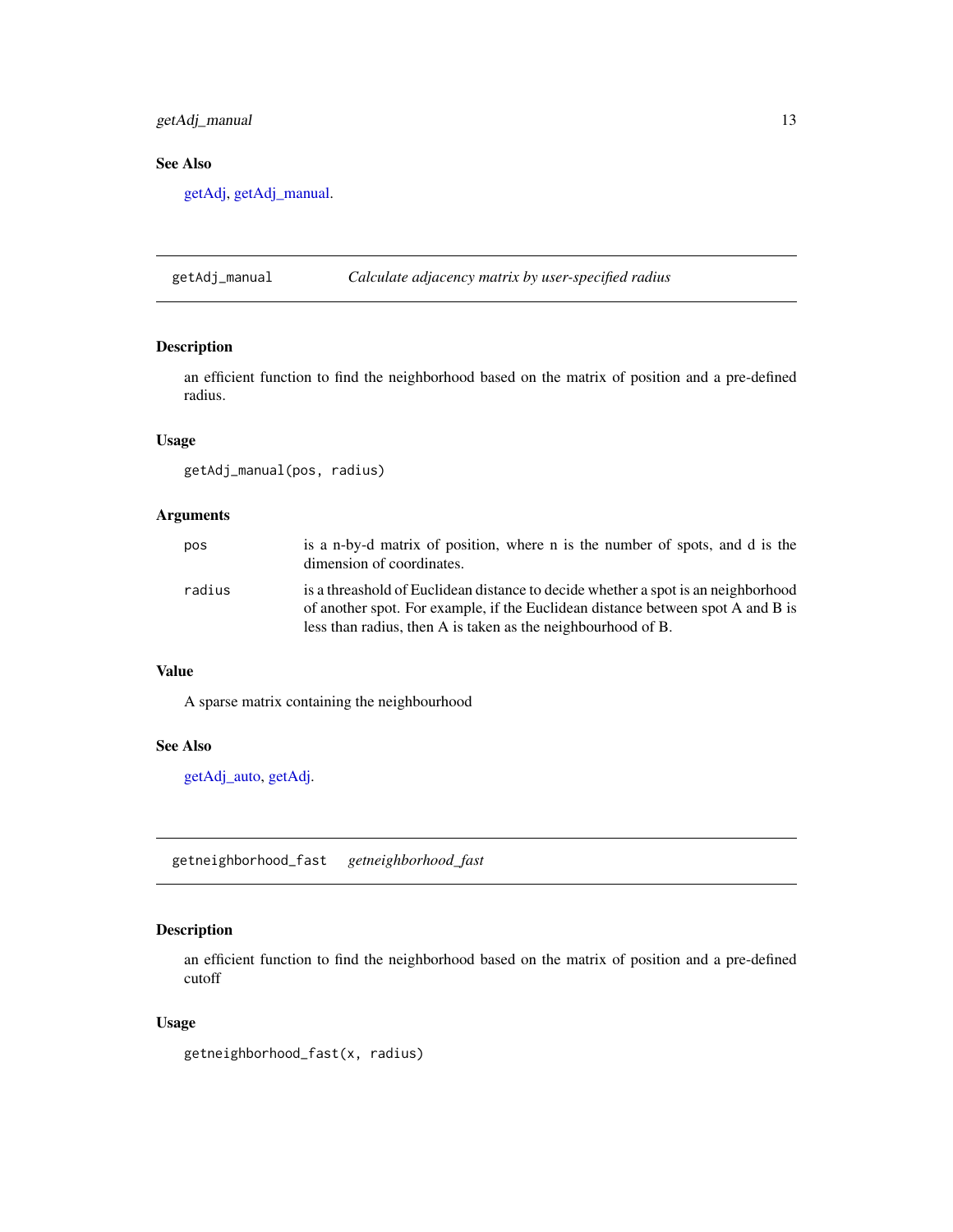# <span id="page-13-0"></span>Arguments

| x      | is a n-by-2 matrix of position.                                                   |
|--------|-----------------------------------------------------------------------------------|
| radius | is a threashold of Euclidean distance to decide whether a spot is an neighborhood |
|        | of another spot. For example, if the Euclidean distance between spot A and B is   |
|        | less than cutoff, then A is taken as the neighbourhood of B.                      |

# Value

A sparse matrix containing the neighbourhood

mbicPlot *MBIC plot visualization*

# Description

Intuitive way of visualizing how modified BIC values changes across different number of clusters

# Usage

mbicPlot(seu, criteria="MBIC")

# Arguments

| seu      | an object of class Seurat revised by DR.SC with argument K=NULL.             |
|----------|------------------------------------------------------------------------------|
| criteria | a string specifying the information criteria such as AIC, BIC and MBIC to be |
|          | plotted, default as MBIC.                                                    |

# Details

Nothing

# Value

return a ggplot2 object.

#### Note

nothing

# Author(s)

Wei Liu

# References

None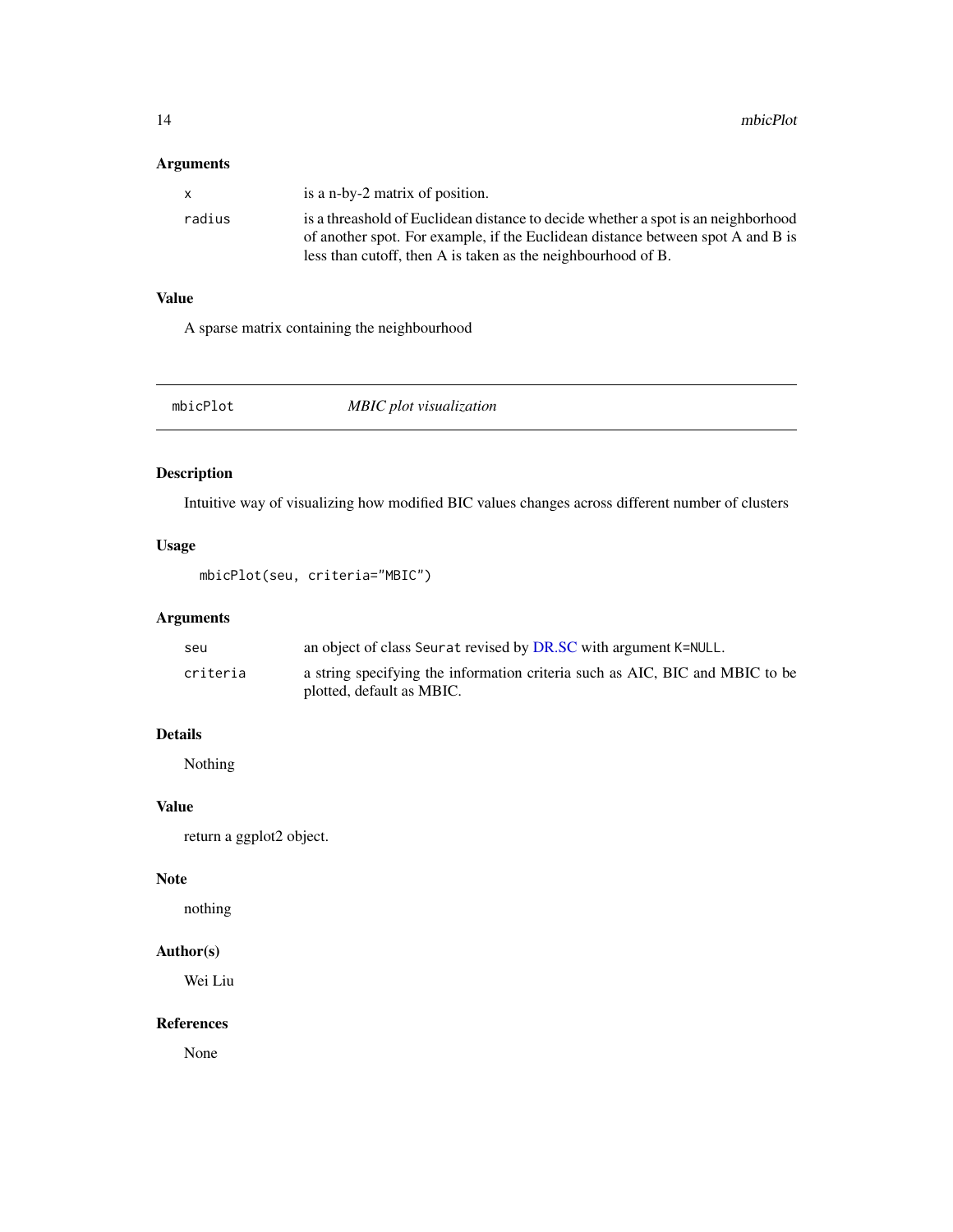#### <span id="page-14-0"></span>read10XVisium 15

#### See Also

None

#### Examples

```
## we generate the spatial transcriptomics data with lattice neighborhood, i.e. ST platform.
seu <- gendata_RNAExp(height=20, width=20,p=100, K=4)
library(Seurat)
seu <- NormalizeData(seu)
# choose spatially variable features
seu <- FindSVGs(seu)
## Just for illustrating the usage of mbicPlot
seu[["RNA"]]@misc[['icMat']] <- data.frame(K=2:5, MBIC=c(105, 101, 99, 108))
mbicPlot(seu)
```

|  | read10XVisium |  |  |
|--|---------------|--|--|
|--|---------------|--|--|

Read the spatial transcriptomics data measured on 10X Visium plat*form*

#### Description

Read the spatial transcriptomics data measured on 10X Visium platform as a Seurat object, where the spatial coordinates are saved in the metadata, named "row" and "col".

#### Usage

```
read10XVisium(dirname)
```
#### Arguments

dirname A string, the dictory of Visium datasets

#### Details

Nothing

#### Value

return a Seurat object.

#### Note

nothing

# Author(s)

Wei Liu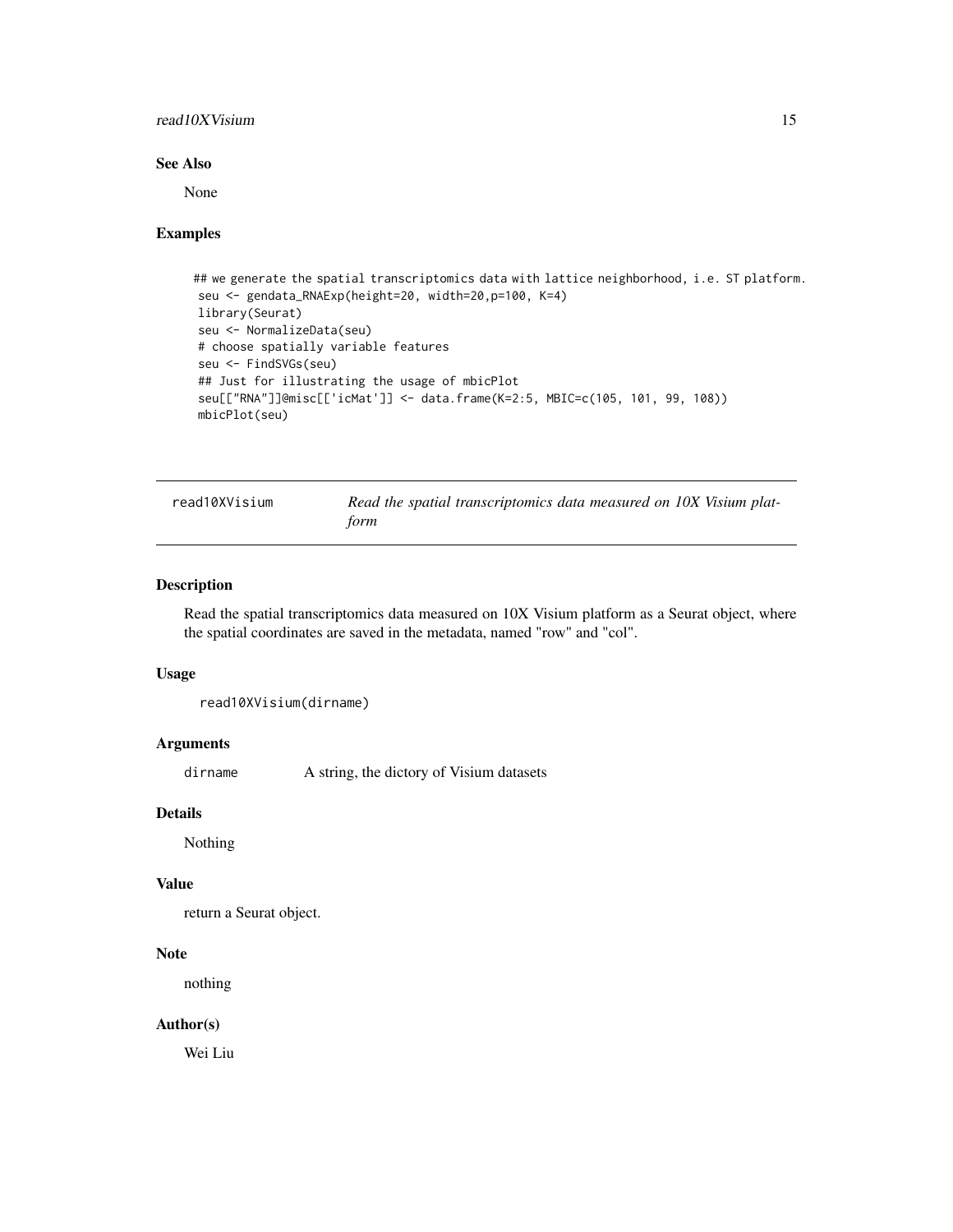# References

None

# See Also

None

# Examples

```
## Not run:
  ## set your file directory, then read it.
  data_name <- "D/HCC"
 HCC1 <- read10XVisium(data_name)
```
## End(Not run)

readscRNAseq *Read the scRNAseq data measured on scRNA sequencing platform*

# Description

Read the single cell RNA sequencing data measured on scRNA sequencing platform as a Seurat object.

# Usage

```
readscRNAseq(mtx, cells, features, ...)
```
# Arguments

| mtx      | a string, ame or remote URL of the mtx file             |
|----------|---------------------------------------------------------|
| cells    | a string, Name or remote URL of the cells/barcodes file |
| features | a string, Name or remote URL of the features/genes file |
|          | the arguments passing to ReadMtx                        |

#### Details

Nothing

# Value

return a Seurat object including expression matrix.

# Note

nothing

<span id="page-15-0"></span>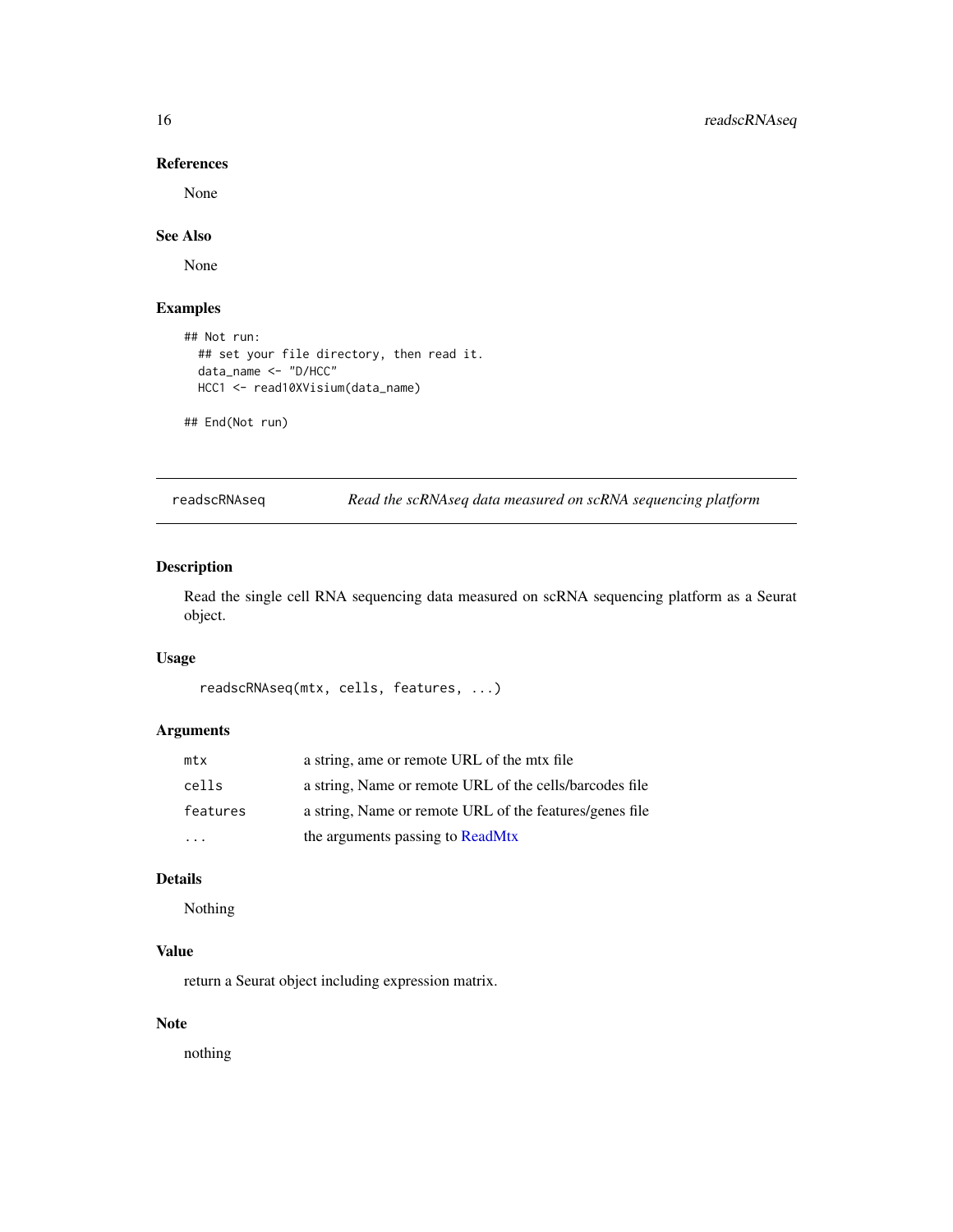#### <span id="page-16-0"></span>RunWPCA 17

# Author(s)

Wei Liu

#### References

None

# See Also

None

# Examples

```
## Not run:
  ### set the file directory, then read it.
  seu <- readscRNAseq(mtx="GSM3755564_16_Liver_Treg_matrix.mtx.gz",
                       features='GSM3755564_16_Liver_Treg_genes.tsv.gz',
                       cells='GSM3755564_16_Liver_Treg_barcodes.tsv.gz' )
  seu
```
## End(Not run)

RunWPCA *Run Weighted Principal Component Analysis*

# Description

Run a weighted PCA dimensionality reduction

# Usage

```
RunWPCA(object, q=15)
### S3 method for class "Seurat"
## RunWPCA(object, q=15)
### S3 method for class "matrix"
## RunWPCA(object, q=15)
### S3 method for class "dgCMatrix"
## RunWPCA(object, q=15)
```
#### Arguments

| obiect | an object named "Seurat", "maxtrix" or "dgCMatrix". The object of class "Seu- |
|--------|-------------------------------------------------------------------------------|
|        | rat" must include slot "scale.data".                                          |
|        | an optional positive integer, specify the number of features to be extracted. |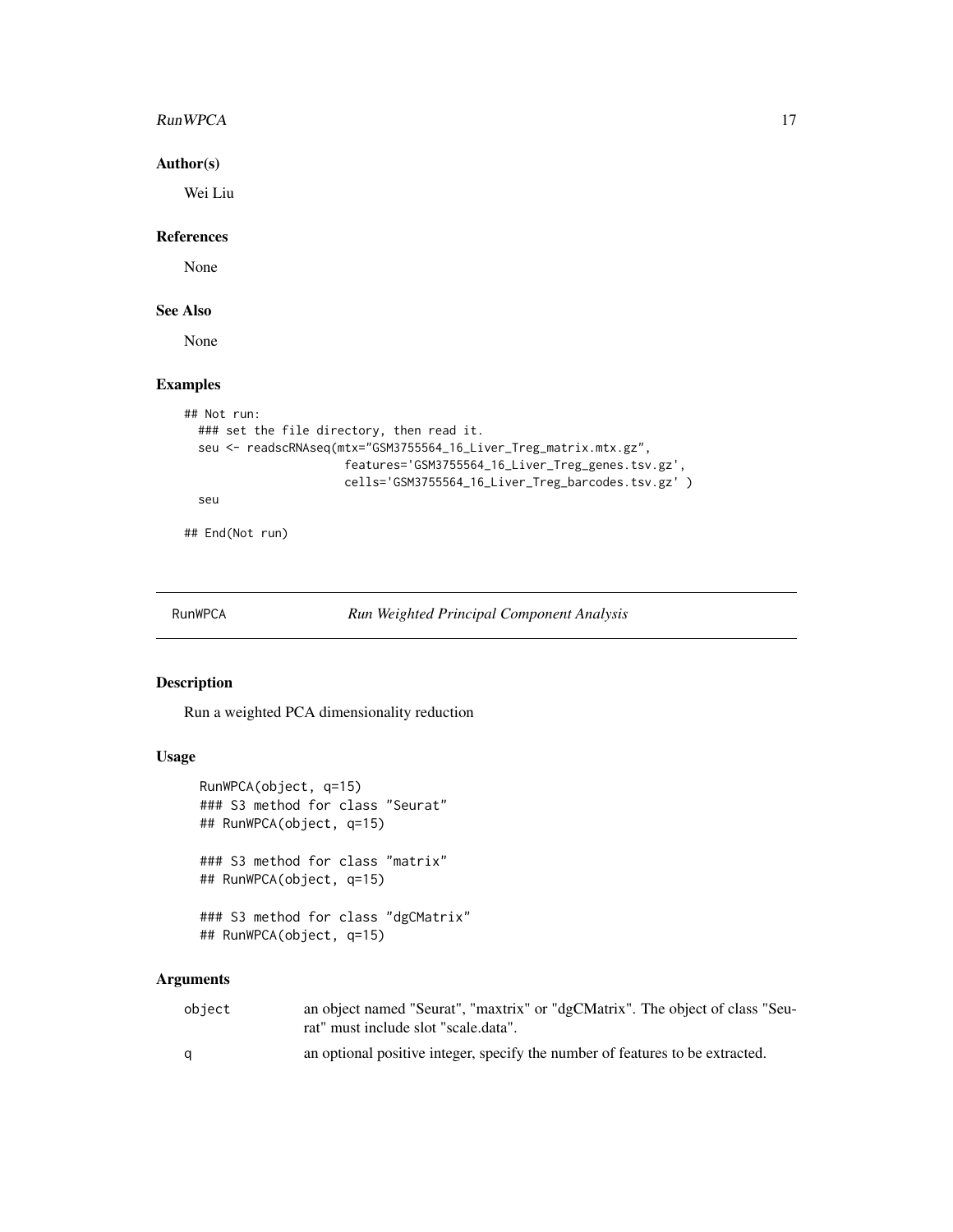#### Details

Nothing

#### Value

For Seurat object, return a Seurat object. For objcet "matrix" and "dgCMatrix", return a object "matrix" with rownames same as the colnames of X, and colnames "WPCA1" to "WPCAq".

#### Note

nothing

#### Author(s)

Wei Liu

#### References

Bai, J. and Liao, Y. (2017). Inferences in panel data with interactive effects using large covariance matrices. Journal of Econometrics, 200(1):59–78.

#### See Also

None

# Examples

```
## Not run:
 library(Seurat)
 seu <- gendata_RNAExp(height=20, width=20,p=100, K=4)
 ## log-normalization
 seu <- NormalizeData(seu)
 ##
 seu <- FindVariableFeatures(seu, nfeatures=80)
 ## Scale
 seu <- ScaleData(seu)
 ## Run WPCA
 seu <- RunWPCA(seu)
 seu
 ## Run tSNE based on wpca
 seu <- RunTSNE(seu, reduction='wpca')
 seu
 ## Find SVGs
 seu <- FindSVGs(seu, nfeatures=80)
  (genes <- topSVGs(seu, ntop=10))
 Idents(seu) <- factor(paste0("cluster", seu$true_clusters), levels=paste0("cluster",1:4))
 RidgePlot(seu, features = genes[1:2], ncol = 2)
 FeaturePlot(seu, features = genes[1:2], reduction = 'tsne' ,ncol=2)
```
## End(Not run)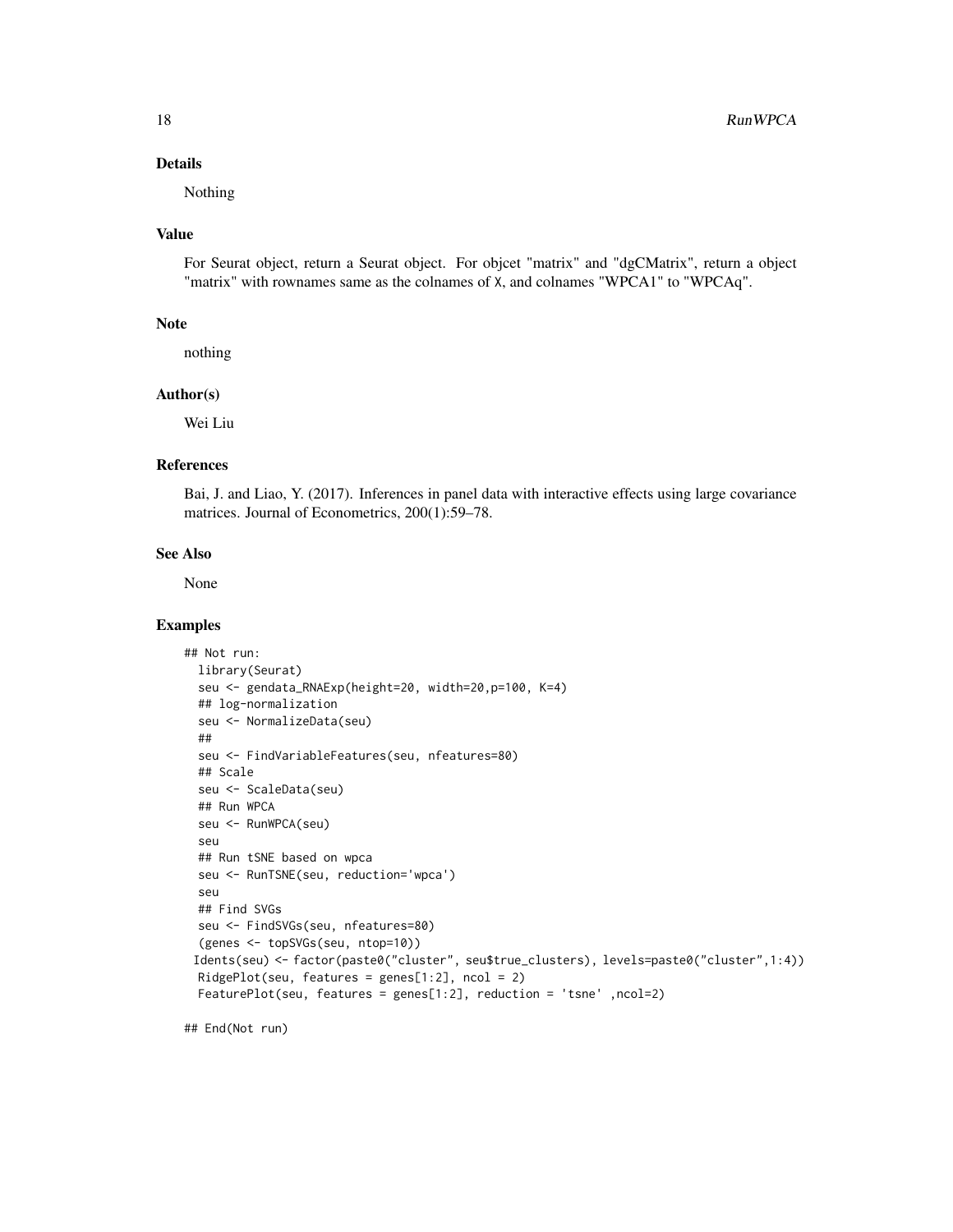<span id="page-18-1"></span><span id="page-18-0"></span>

# Description

Select the number of clusters by specified criteria.

# Usage

```
selectModel(obj, criteria = 'MBIC', pen.const=1)
 ## S3 method for class 'drscObject'
selectModel(obj, criteria = 'MBIC', pen.const=1)
 ## S3 method for class 'Seurat'
selectModel(obj, criteria = 'MBIC', pen.const=1)
```
# Arguments

|           | an object with class Seurat by DR.SC or class drsc0bject by DR.SC_fit.                                                   |
|-----------|--------------------------------------------------------------------------------------------------------------------------|
| obiteria  | a string, specify the criteria used for selecting the number of clusters, supporting<br>"MBIC", "BIC" and "AIC".         |
| pen.const | an optional positive value, the adjusted constant used in the MBIC criteria. It<br>usually takes value between 0.1 to 1. |

# Value

For S3 method of Seurat, it return a revised "Seurat" object with updated Idents(seu), spatial.drsc.cluster in the metadata and DimReduc object named dr-sc in the slot reductions. For S3 method of drscObject, it returns a list with the following components:

| bestK   | the selected number of clusters.                                             |
|---------|------------------------------------------------------------------------------|
| cluster | inferred class labels                                                        |
| hZ      | extracted latent features.                                                   |
| icMat   | a numeric matrix including the criteria value for each number of clusters K. |

#### Note

nothing

# Author(s)

Wei Liu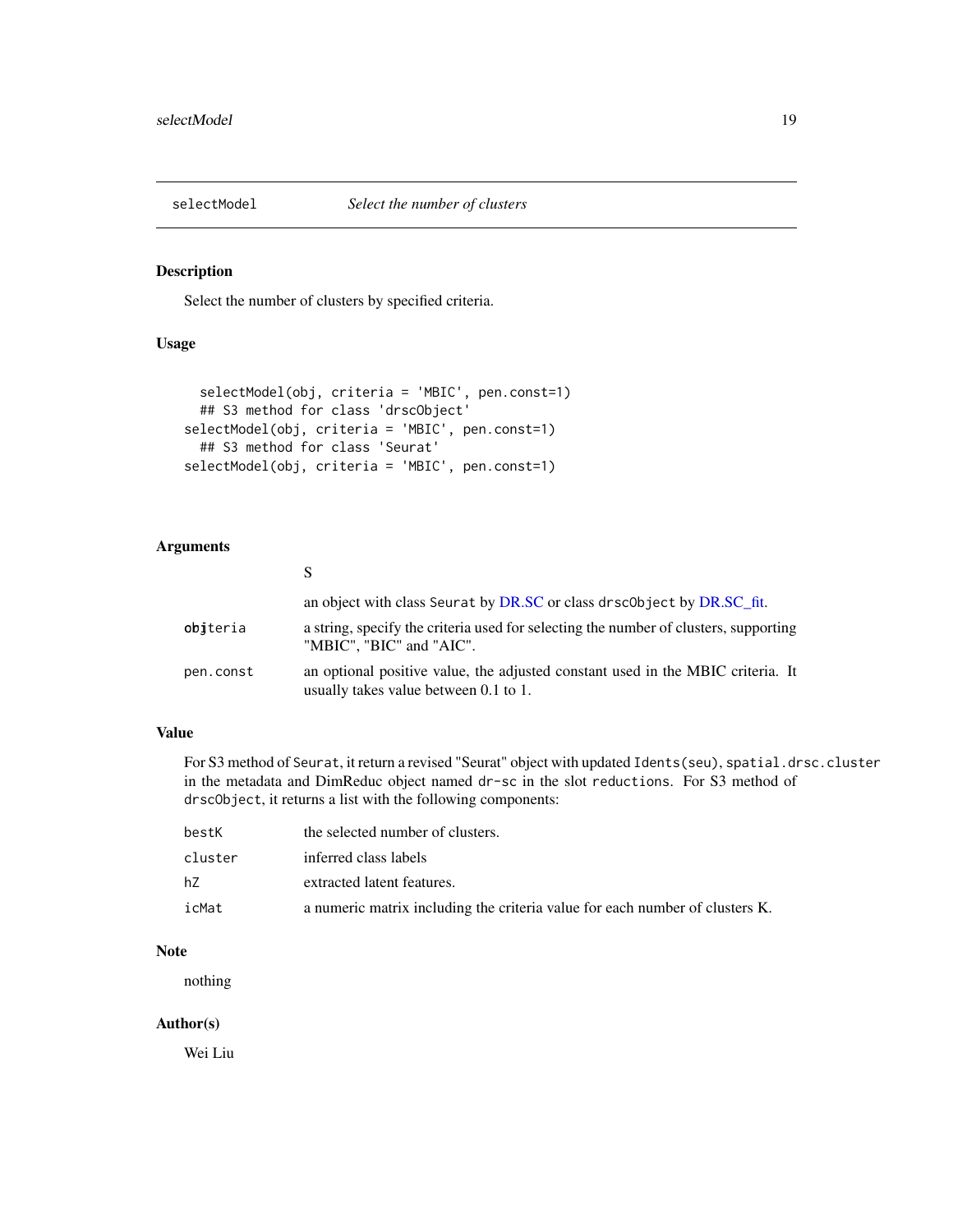#### References

None

#### See Also

[DR.SC,](#page-2-1) [DR.SC\\_fit.](#page-4-1)

#### Examples

```
seu <- gendata_RNAExp(height=10, width=10,p=50, K=4)
library(Seurat)
seu <- NormalizeData(seu, verbose=FALSE)
# or choose 40 spatailly variable features using FindSVGs in DR.SC
seu <- FindSVGs(seu, nfeatures = 40, verbose=FALSE)
# users define the adjacency matrix
Adj_sp <- getAdj(seu, platform = 'ST')
var.features <- seu@assays$RNA@var.features
X <- Matrix::t(seu[["RNA"]]@data[var.features,])
# maxIter = 2 is only used for illustration, and user can use default.
drscList <- DR.SC_fit(X,Adj_sp=Adj_sp ,K=4, maxIter=2, verbose=TRUE)
drsc1 <- selectModel(drscList)
str(drsc1)
```
spatialPlotClusters *Spatial coordinates plot visualization*

#### Description

Intuitive way of visualizing how cell types changes across the spatial locations.

#### Usage

```
spatialPlotClusters(seu)
```
# Arguments

seu an object of class "Seurat" obtained by [DR.SC.](#page-2-1)

#### Details

Nothing

# Value

return a ggplot2 object.

#### Note

nothing

<span id="page-19-0"></span>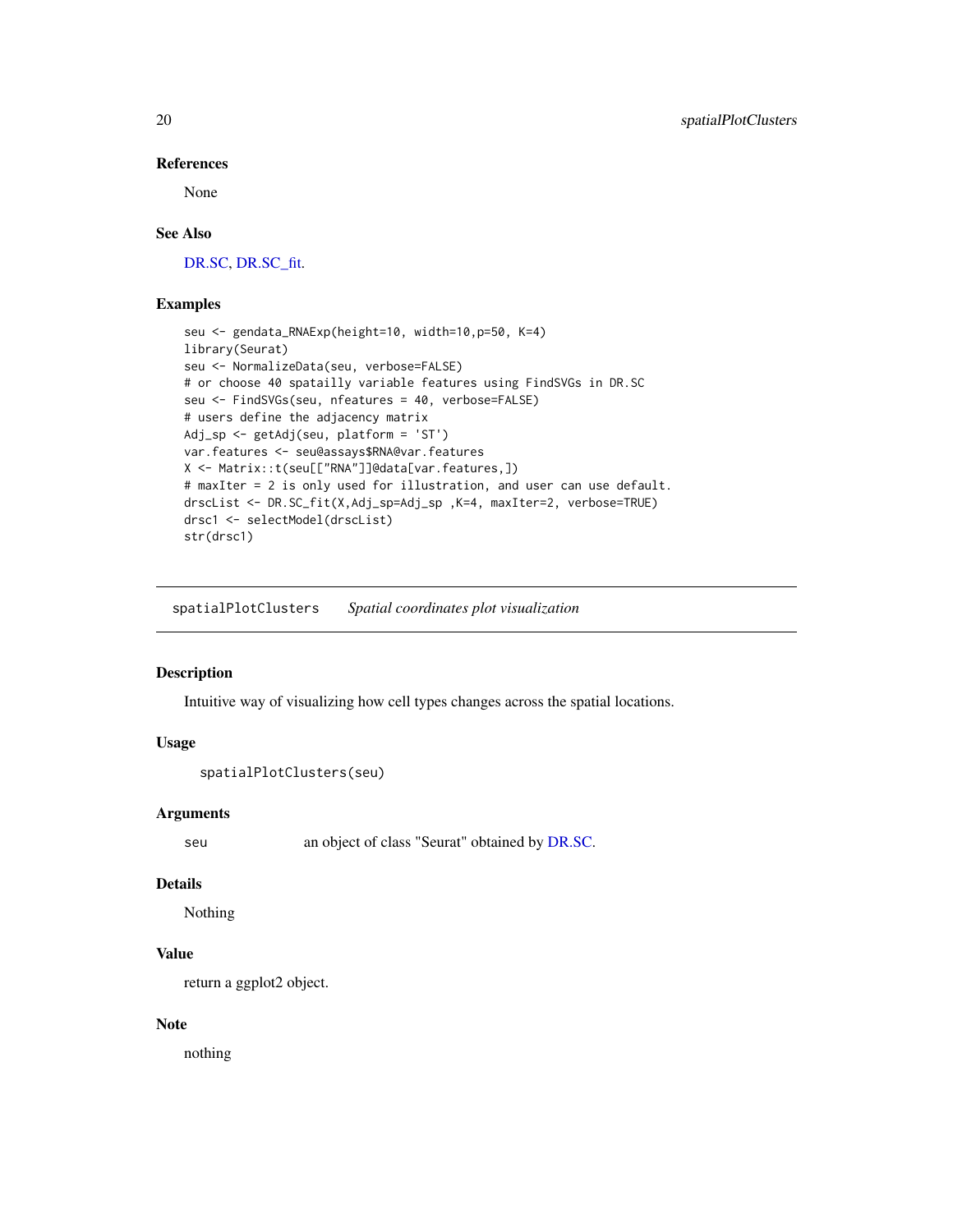# <span id="page-20-0"></span>sp\_means\_Rcpp 21

# Author(s)

Wei Liu

# References

None

# See Also

None

#### Examples

```
## we generate the spatial transcriptomics data with lattice neighborhood, i.e. ST platform.
   seu <- gendata_RNAExp(height=10, width=10,p=50, K=4)
   library(Seurat)
   seu <- NormalizeData(seu)
   # choose spatially variable features using Seurat
   seu <- FindSVGs(seu)
   # use SVGs to fit DR.SC model
   # maxIter = 2 is only used for illustration, and user can use default.
   seu1 <- DR.SC(seu, K=4,platform = 'ST', maxIter=2,verbose=FALSE)
    spatialPlotClusters(seu1)
```
sp\_means\_Rcpp *Calculate column-wise or row-wise mean*

# Description

Calculate column-wise or row-wise mean

#### Usage

```
sp_means_Rcpp(sp_data, rowMeans = FALSE)
```
#### Arguments

| sp_data  | A sparse matrix                                     |
|----------|-----------------------------------------------------|
| rowMeans | A boolean value, whether to calculate row-wise mean |

# Value

A n x 1 or p x 1 matrix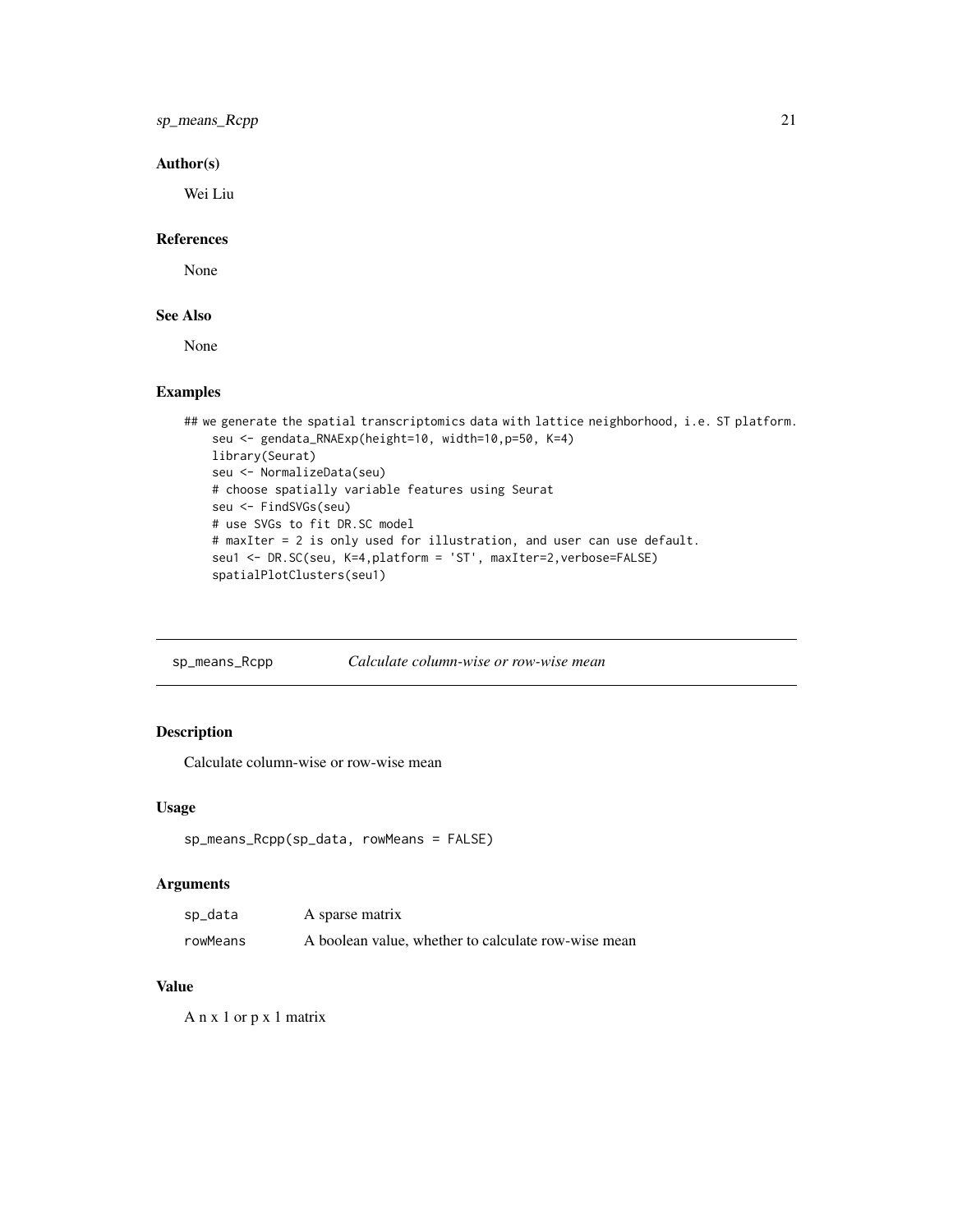<span id="page-21-0"></span>

# Description

Calculate column-wise or row-wise sum

# Usage

```
sp_sums_Rcpp(sp_data, rowSums = FALSE)
```
# Arguments

| sp_data | A sparse matrix                                    |
|---------|----------------------------------------------------|
| rowSums | A boolean value, whether to calculate row-wise sum |

# Value

A n x 1 or p x 1 matrix

<span id="page-21-1"></span>

| Return the top n SVGs<br>topSVGs |  |
|----------------------------------|--|
|----------------------------------|--|

# Description

Return top n spatially variable genes given a Seurat object performed by [FindSVGs.](#page-7-1)

#### Usage

```
topSVGs(seu, ntop=5)
```
# Arguments

| seu  | an object of class "Seurat".                                                     |
|------|----------------------------------------------------------------------------------|
| ntop | an optional positive integer, means how many spatially variable genes to access. |

# Details

Nothing

# Value

return a [character](#page-0-0) vector including the names of SVGs.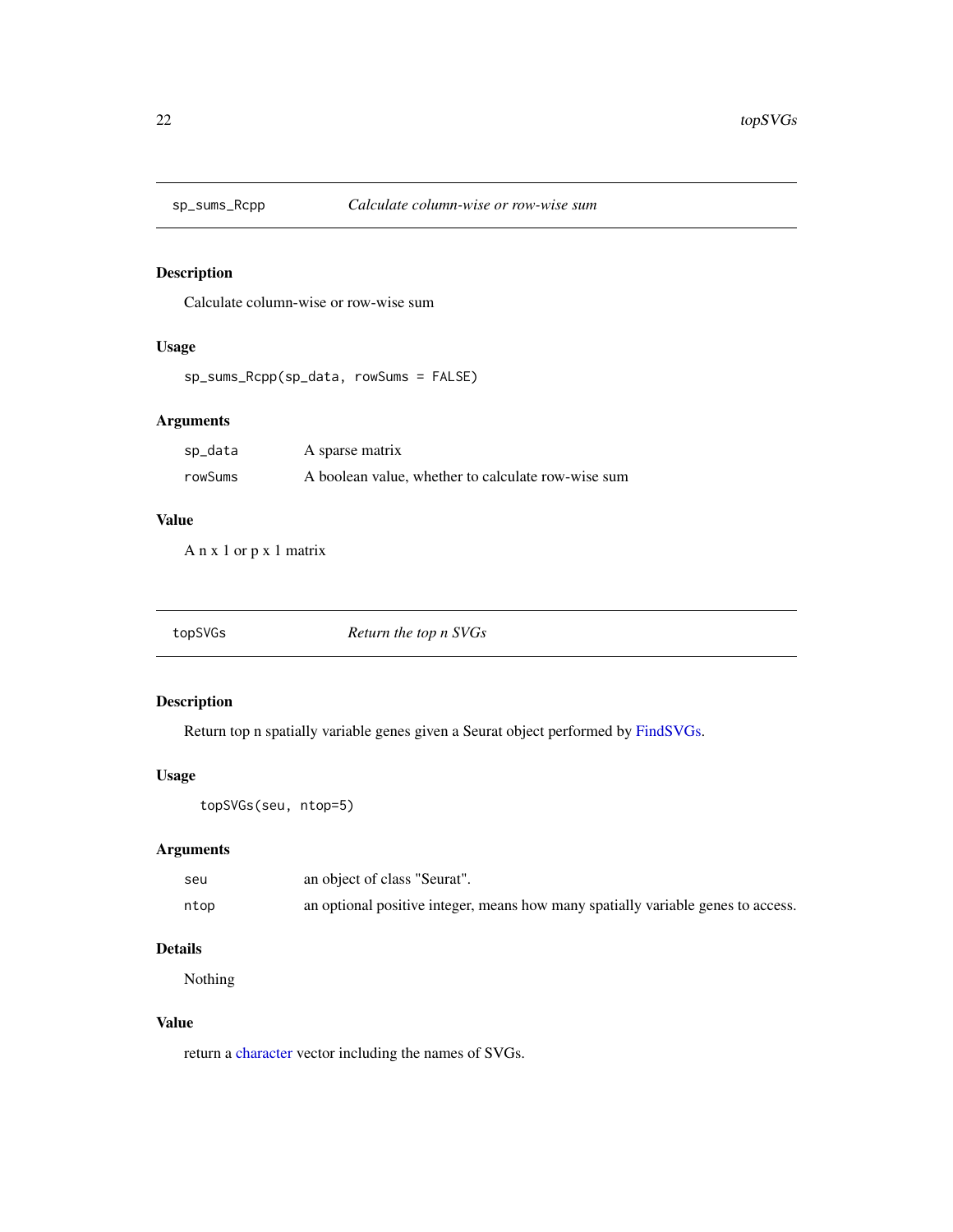#### <span id="page-22-0"></span> $topSVGs$  23

# Note

nothing

# Author(s)

Wei Liu

# References

None

# See Also

[topSVGs](#page-21-1)

# Examples

seu <- gendata\_RNAExp(height=20, width=20,p=200, K=4) seu <- FindSVGs(seu, nfeatures=100, verbose=FALSE) (genes <- topSVGs(seu, ntop=10))